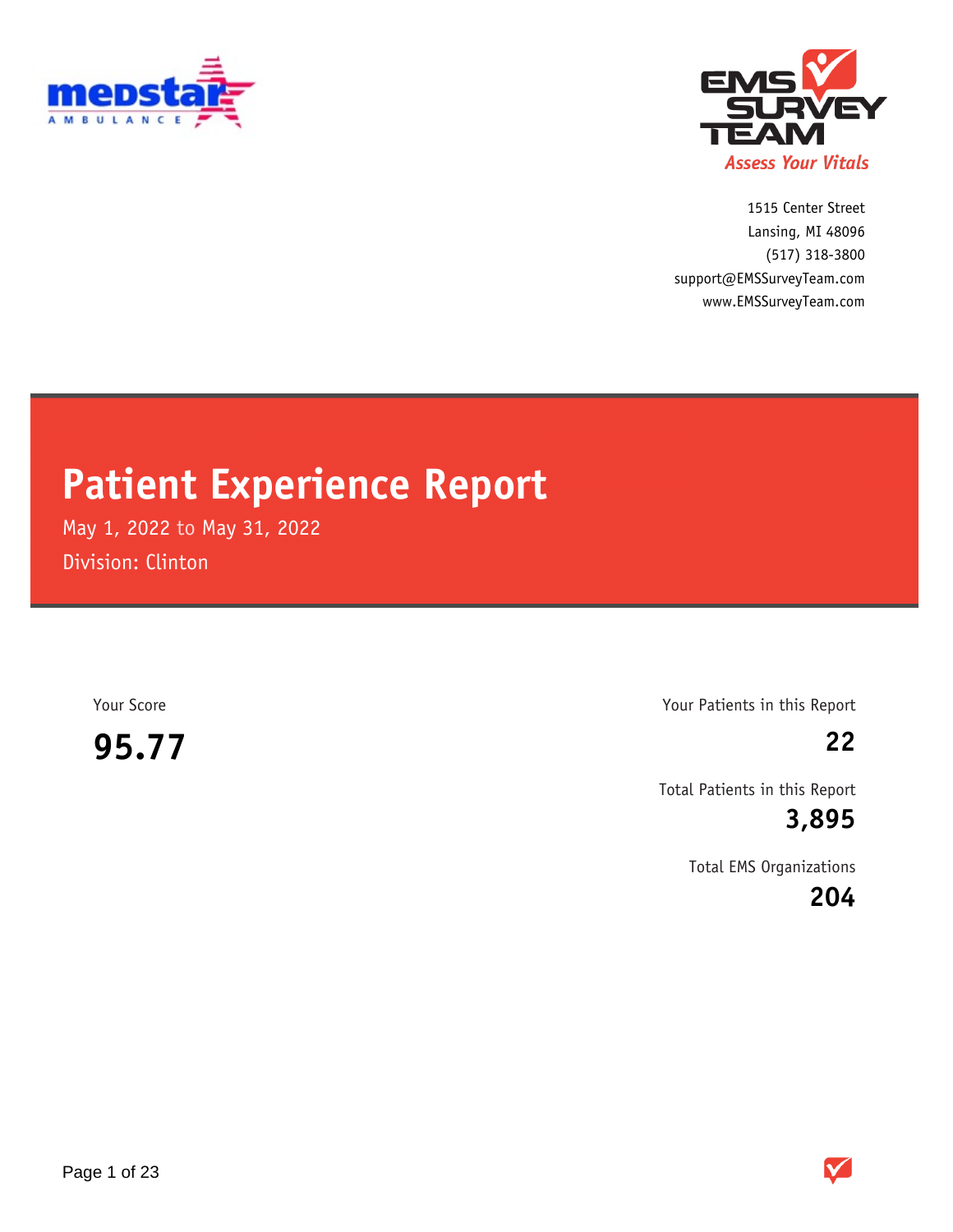### **Executive Summary**

Your overall score for the time period selected is **95.77**. This is a difference of **-1.31** from your previous period's score of **97.08**.

Your overall Top Box score, which represents the percentage of the highest possible rating Very Good, is **83.53%**.

In addition, your rolling 12- month score of **92.16** is a difference of **-0.94** from the national database score of **93.10**.

When compared to all organizations in the national database, your score of **92.16** is ranked **57th** and **14th** for comparably sized organizations.

### 5 Highest Scores



### **5 Lowest Scores**



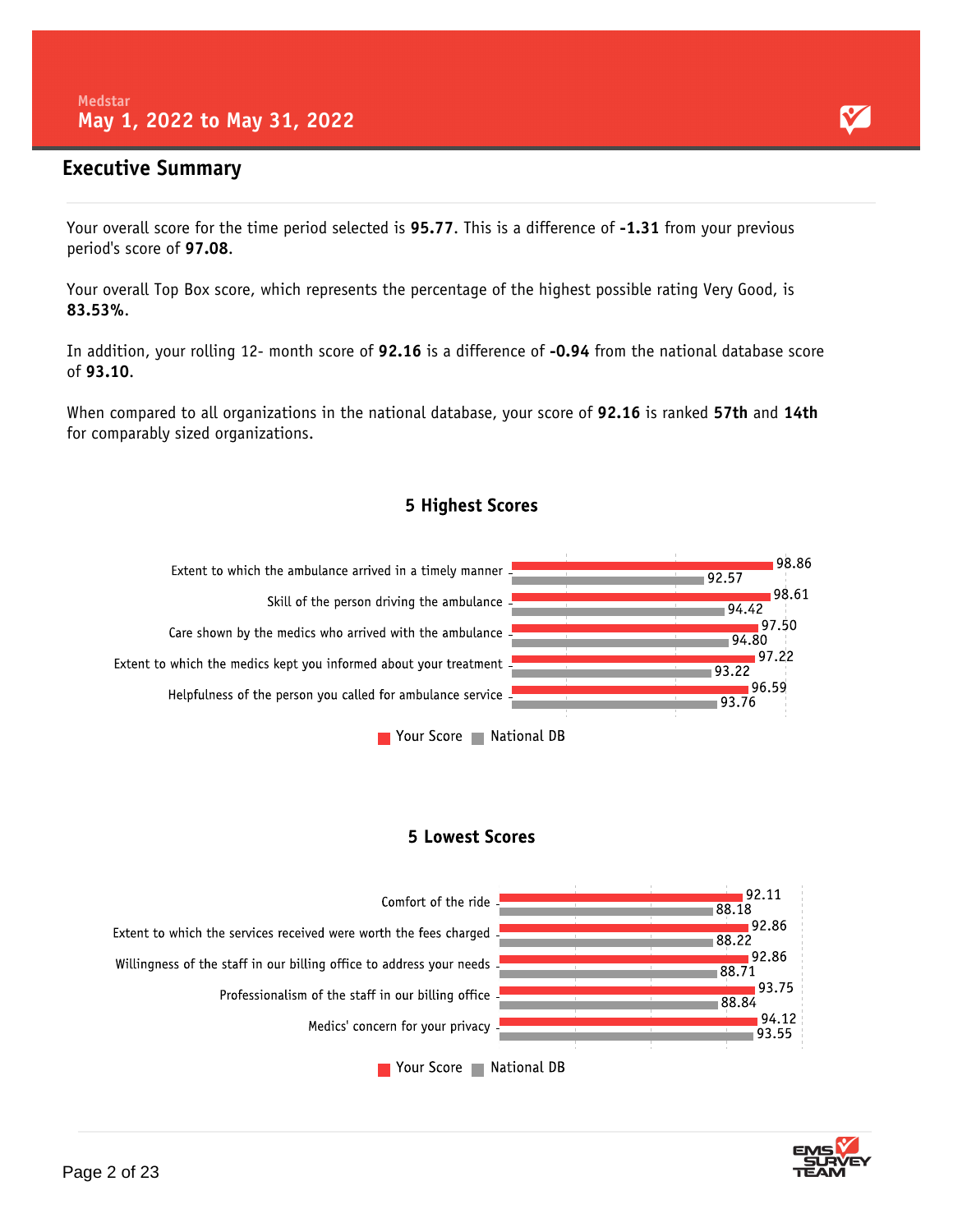**Demographics** — This report provides basic information about the patient's age and gender.

|              |              |      | <b>Previous Period</b> |          |       | <b>Current Period</b> | Not    |          |
|--------------|--------------|------|------------------------|----------|-------|-----------------------|--------|----------|
|              | <b>Total</b> | Male | Female                 | Reported | Total | Male                  | Female | Reported |
| 31 to 44     |              |      |                        |          |       |                       |        |          |
| 55 to 64     |              |      | 0                      |          |       |                       |        |          |
| 65 and older | 37           | 15   | 22                     |          | 19    | 10                    | Q      |          |
| Total        | 40           |      | 23                     |          | 22    | 12                    | 10     |          |



### **Age Ranges**





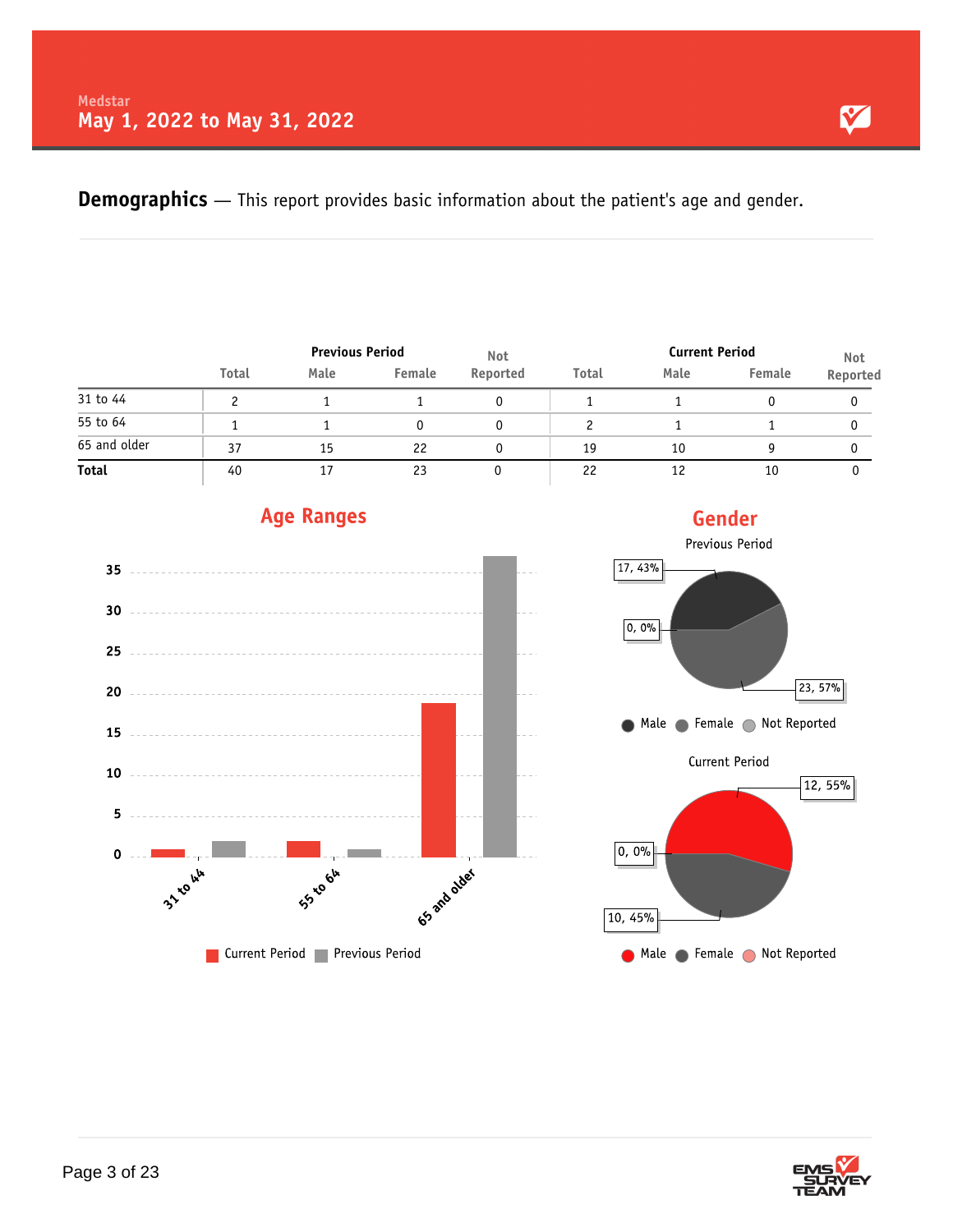### **Dispatch Composite**

This report shows mean scores for each Dispatch survey item and the overall composite score. The first column shows your organization score with the national database score below it. The second column is the difference between your score and the database mean.

Helpfulness of the person you called for ambulance service



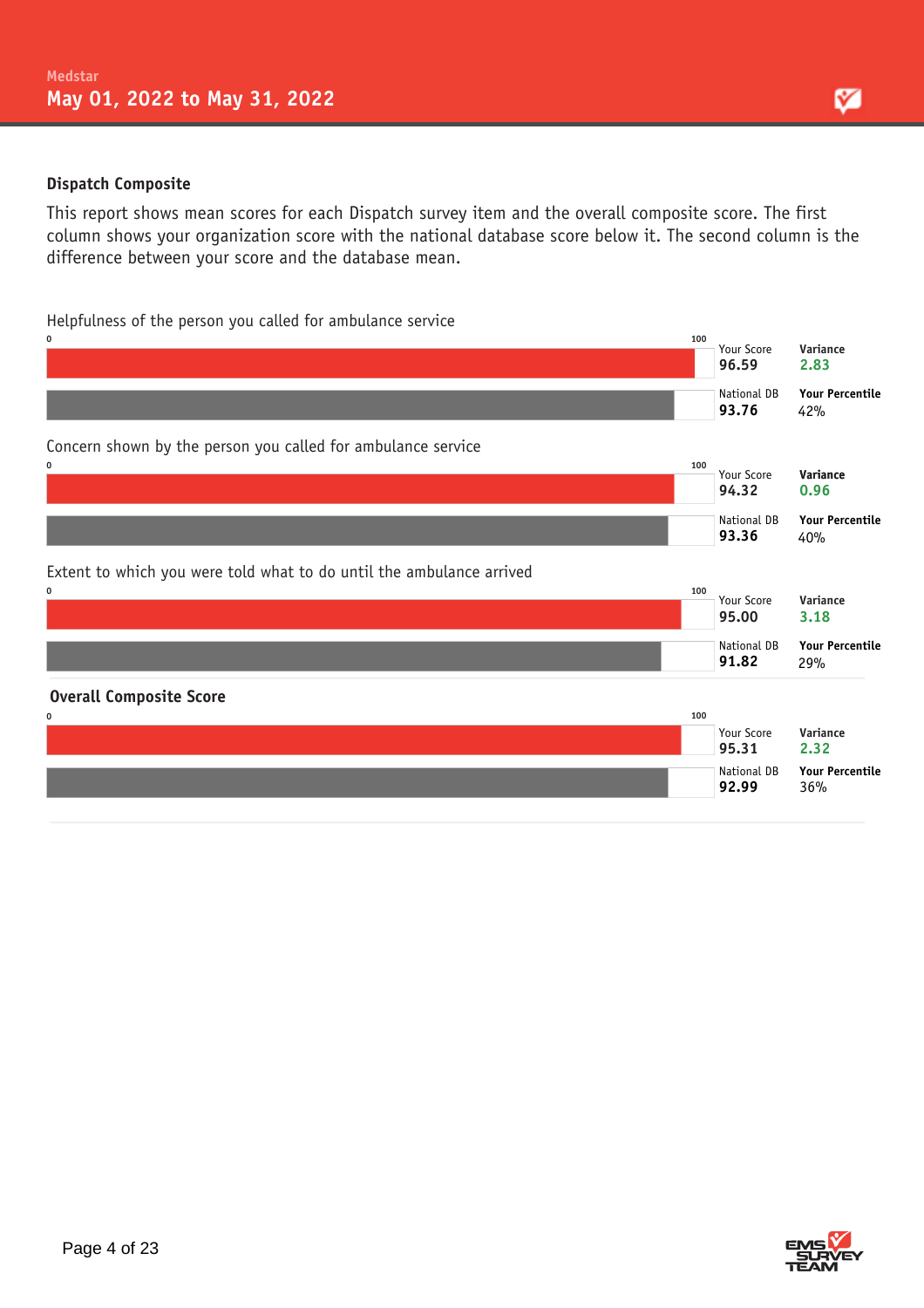### **Ambulance Composite**

This report shows mean scores for each Ambulance survey item and the overall composite score. The first column shows your organization score with the national database score below it. The second column is the difference between your score and the database mean.

### Extent to which the ambulance arrived in a timely manner



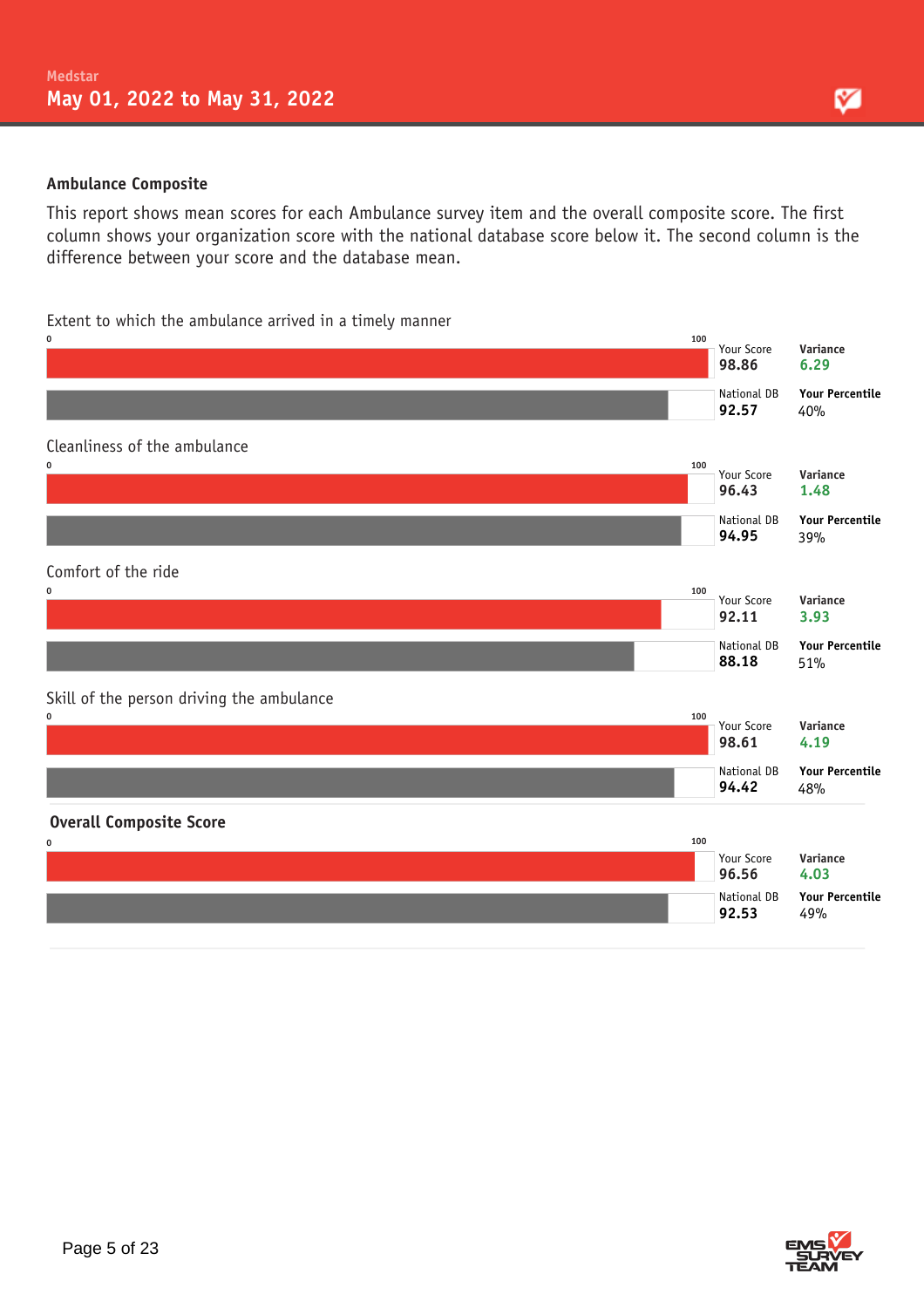### **Medic Composite**

This report shows mean scores for each Medic survey item and the overall composite score. The first column shows your organization score with the national database score below it. The second column is the difference between your score and the database mean.

Care shown by the medics who arrived with the ambulance





М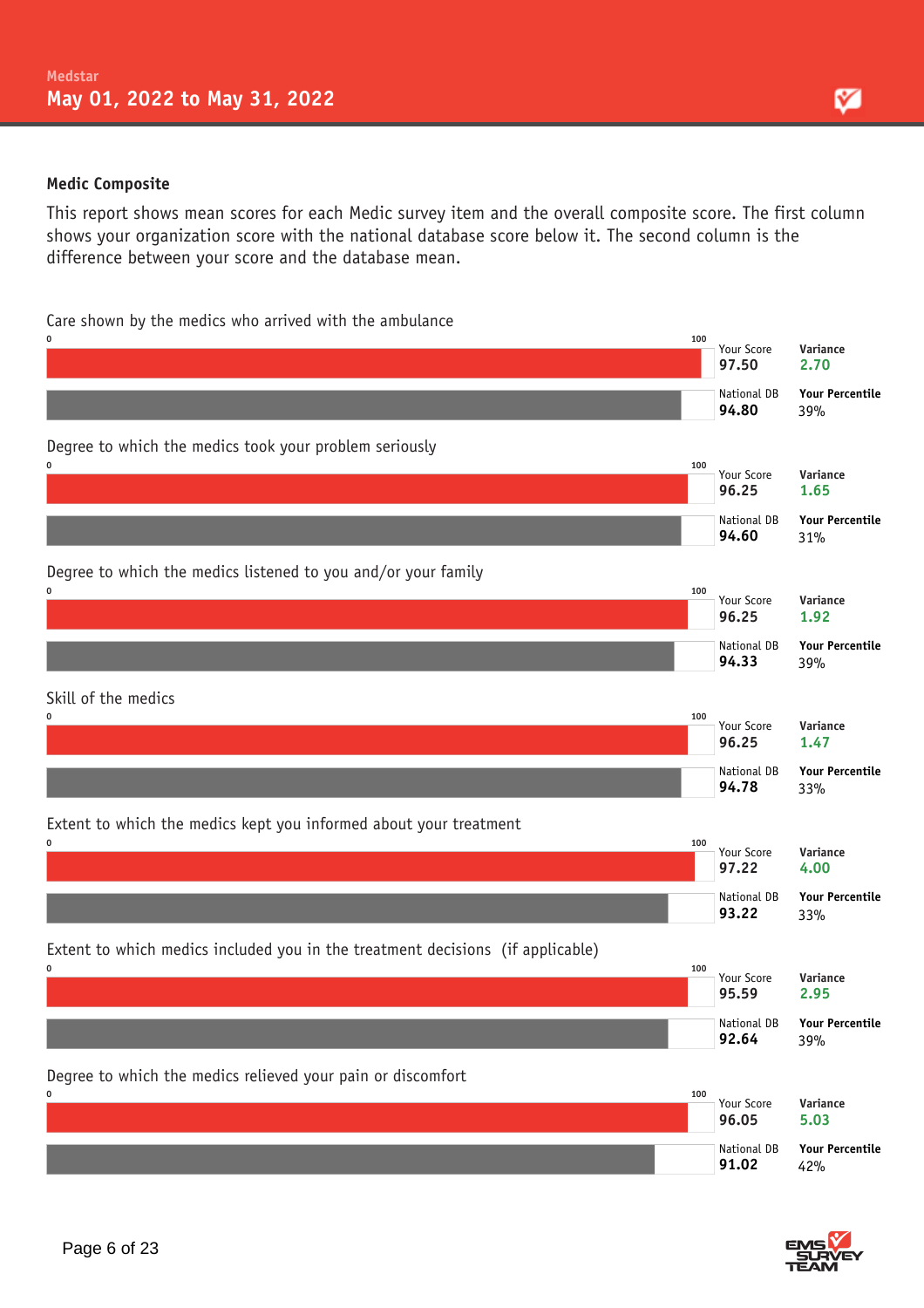### **Medic Composite**

This report shows mean scores for each Medic survey item and the overall composite score. The first column shows your organization score with the national database score below it. The second column is the difference between your score and the database mean.

Medics' concern for your privacy



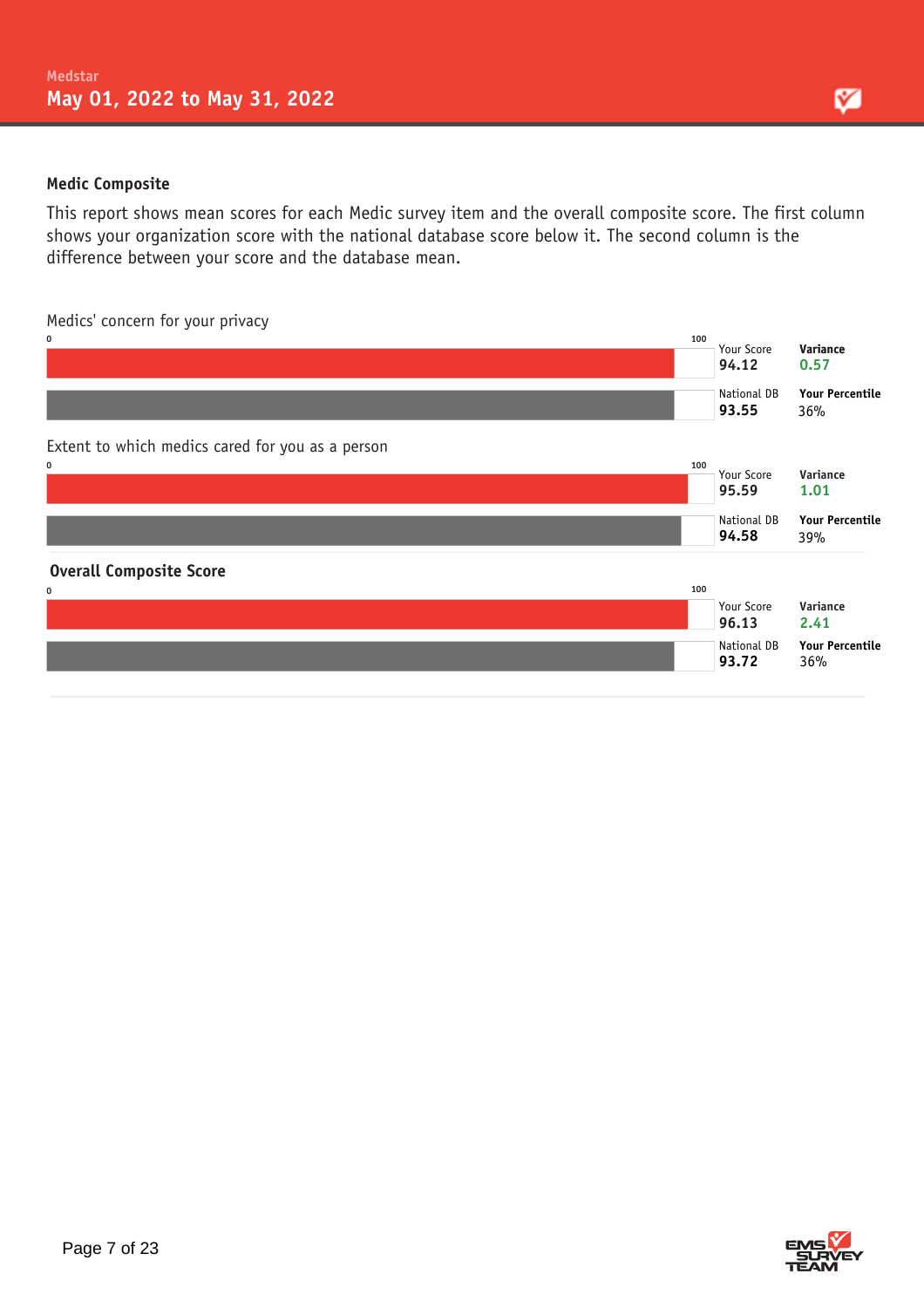### **Billing Office Staff Composite**

This report shows mean scores for each Billing Office Staff survey item and the overall composite score. The first column shows your organization score with the national database score below it. The second column is the difference between your score and the database mean.

### Professionalism of the staff in our billing office





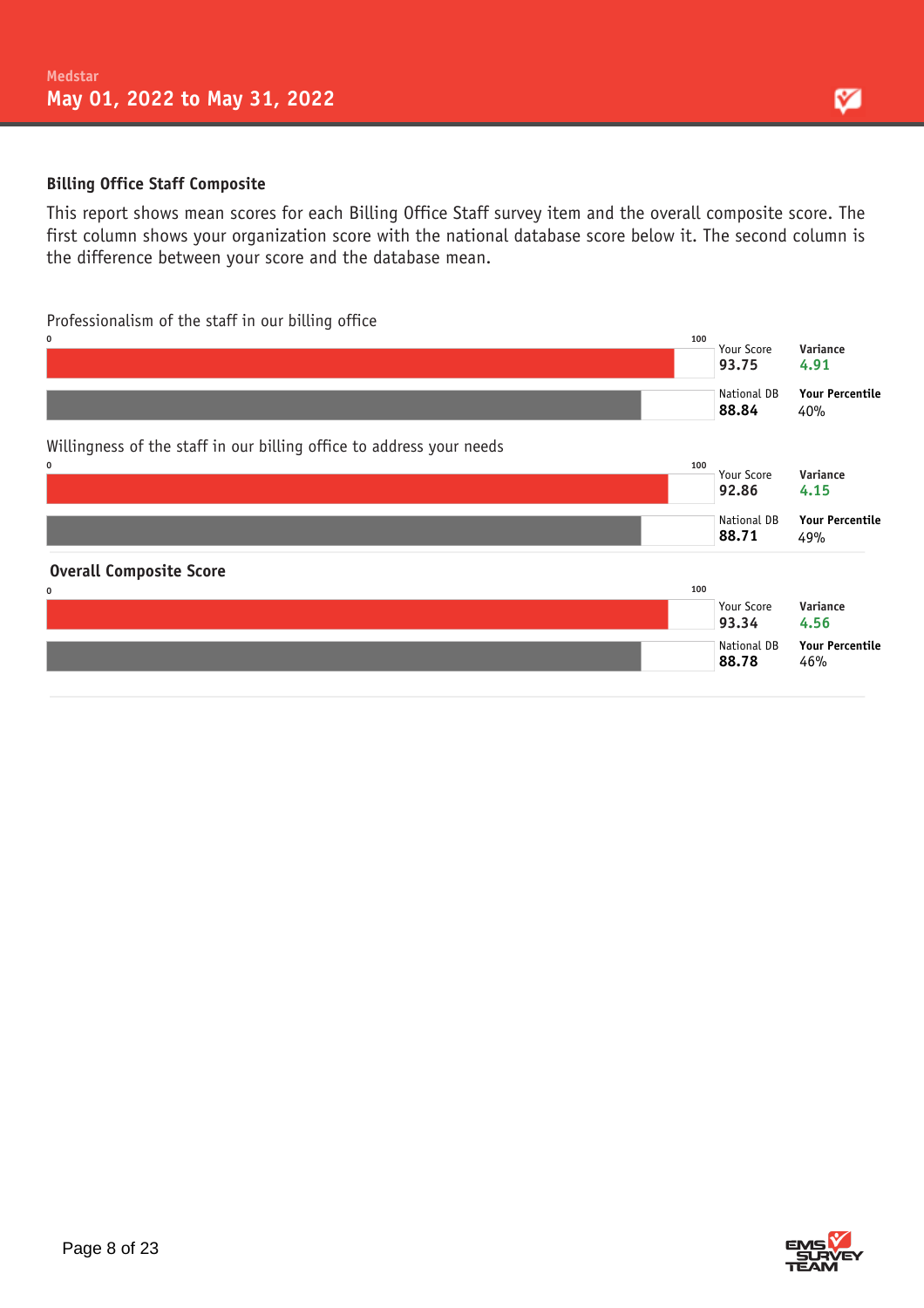### **Overall Experience Composite**

This report shows mean scores for each Overall Experience survey item and the overall composite score. The first column shows your organization score with the national database score below it. The second column is the difference between your score and the database mean.

### How well did our staff work together to care for you

| 0<br>100                                                                            | Your Score<br>95.83  | Variance<br>1.92              |
|-------------------------------------------------------------------------------------|----------------------|-------------------------------|
|                                                                                     | National DB<br>93.91 | <b>Your Percentile</b><br>44% |
| Extent to which our staff eased your entry into the medical facility                |                      |                               |
| 0<br>100                                                                            | Your Score<br>95.83  | Variance<br>1.90              |
|                                                                                     | National DB<br>93.93 | <b>Your Percentile</b><br>35% |
| Appropriateness of Emergency Medical Transportation treatment                       |                      |                               |
| 0<br>100                                                                            | Your Score<br>94.44  | Variance<br>0.81              |
|                                                                                     | National DB<br>93.63 | <b>Your Percentile</b><br>39% |
| Extent to which the services received were worth the fees charged                   |                      |                               |
| 0<br>100                                                                            | Your Score<br>92.86  | Variance<br>4.64              |
|                                                                                     | National DB<br>88.22 | <b>Your Percentile</b><br>51% |
| Overall rating of the care provided by our Emergency Medical Transportation service |                      |                               |
| 0<br>100                                                                            | Your Score<br>95.83  | Variance<br>1.88              |
|                                                                                     | National DB<br>93.95 | <b>Your Percentile</b><br>38% |
| Likelihood of recommending this ambulance service to others                         |                      |                               |
| 0<br>100                                                                            | Your Score<br>95.83  | Variance<br>2.41              |
|                                                                                     | National DB<br>93.42 | <b>Your Percentile</b><br>49% |
| <b>Overall Composite Score</b>                                                      |                      |                               |
| 100<br>0                                                                            | Your Score<br>95.19  | Variance<br>2.34              |
|                                                                                     | National DB<br>92.85 | <b>Your Percentile</b><br>44% |

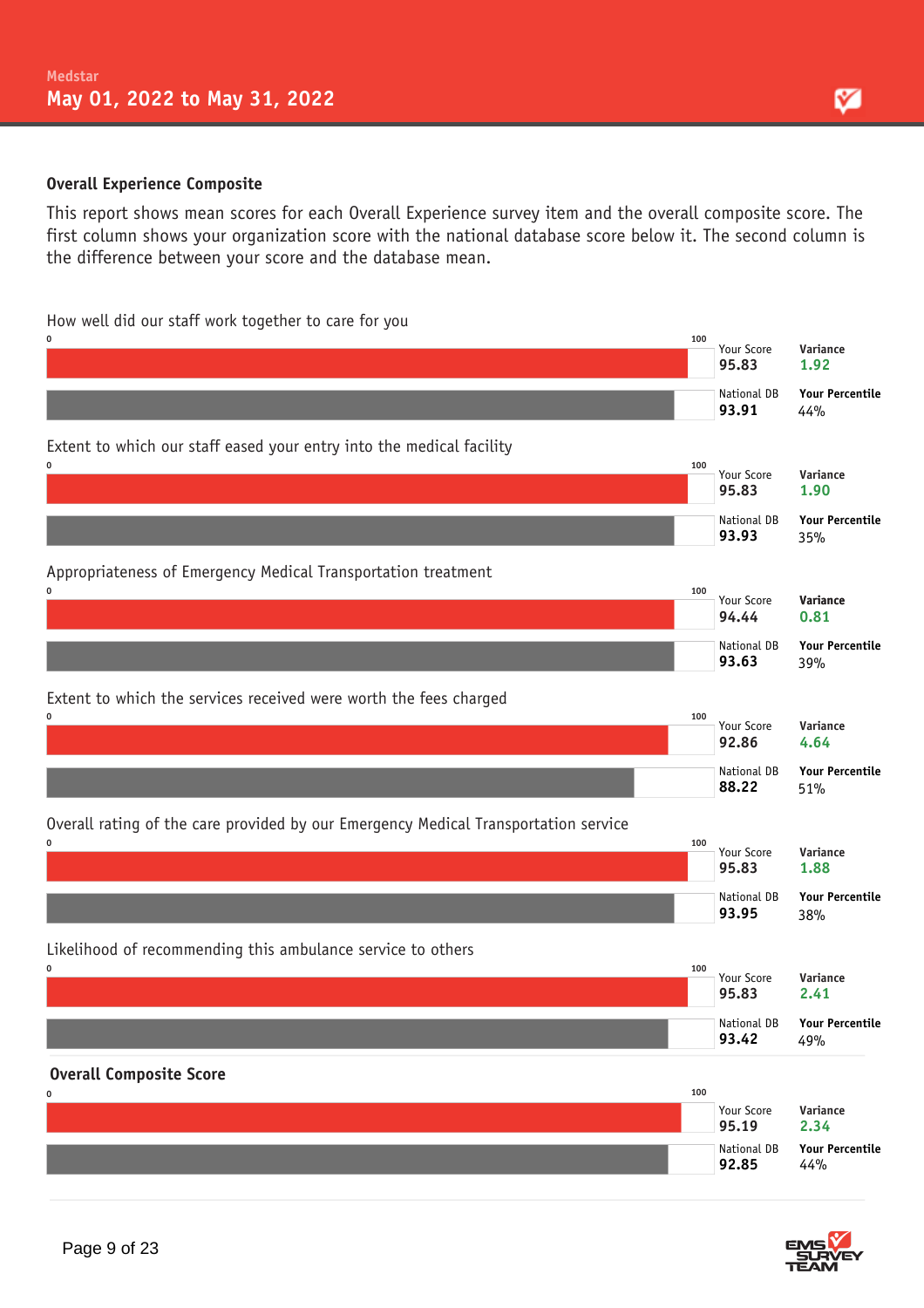### **Question Analysis**

This report shows your current score for the time period selected compared to the corresponding previous time period and the change between the two periods.The national DB score is included for reference

| <b>Dispatch Composite</b>                                                      | Current | Previous |         | $(+/-)$ National DB |
|--------------------------------------------------------------------------------|---------|----------|---------|---------------------|
| Helpfulness of the person you called for ambulance service                     | 96.59   | 95.73    | 0.86    | 93.76               |
| Concern shown by the person you called for ambulance service                   | 94.32   | 96.88    | $-2.56$ | 93.36               |
| Extent to which you were told what to do until the ambulance arrived           | 95.00   | 97.22    | $-2.22$ | 91.82               |
| <b>Ambulance Composite</b>                                                     | Current | Previous |         | $(+/-)$ National DB |
| Extent to which the ambulance arrived in a timely manner                       | 98.86   | 96.67    | 2.19    | 92.57               |
| Cleanliness of the ambulance                                                   | 96.43   | 95.12    | 1.31    | 94.95               |
| Comfort of the ride                                                            | 92.11   | 91.07    | 1.04    | 88.18               |
| Skill of the person driving the ambulance                                      | 98.61   | 97.56    | 1.05    | 94.42               |
| <b>Medic Composite</b>                                                         | Current | Previous |         | (+/-) National DB   |
| Care shown by the medics who arrived with the ambulance                        | 97.50   | 98.84    | $-1.34$ | 94.80               |
| Degree to which the medics took your problem seriously                         | 96.25   | 98.26    | $-2.01$ | 94.60               |
| Degree to which the medics listened to you and/or your family                  | 96.25   | 98.26    | $-2.01$ | 94.33               |
| Skill of the medics                                                            | 96.25   | 98.81    | $-2.56$ | 94.78               |
| Extent to which the medics kept you informed about your treatment              | 97.22   | 97.44    | $-0.22$ | 93.22               |
| Extent to which medics included you in the treatment decisions (if applicable) | 95.59   | 96.43    | $-0.84$ | 92.64               |
| Degree to which the medics relieved your pain or discomfort                    | 96.05   | 97.37    | $-1.32$ | 91.02               |
| Medics' concern for your privacy                                               | 94.12   | 98.17    | $-4.05$ | 93.55               |
| Extent to which medics cared for you as a person                               | 95.59   | 98.81    | $-3.22$ | 94.58               |
| <b>Billing Office Staff Composite</b>                                          | Current | Previous |         | $(+/-)$ National DB |
| Professionalism of the staff in our billing office                             | 93.75   | 97.22    | $-3.47$ | 88.84               |
| Willingness of the staff in our billing office to address your needs           | 92.86   | 97.22    | $-4.36$ | 88.71               |

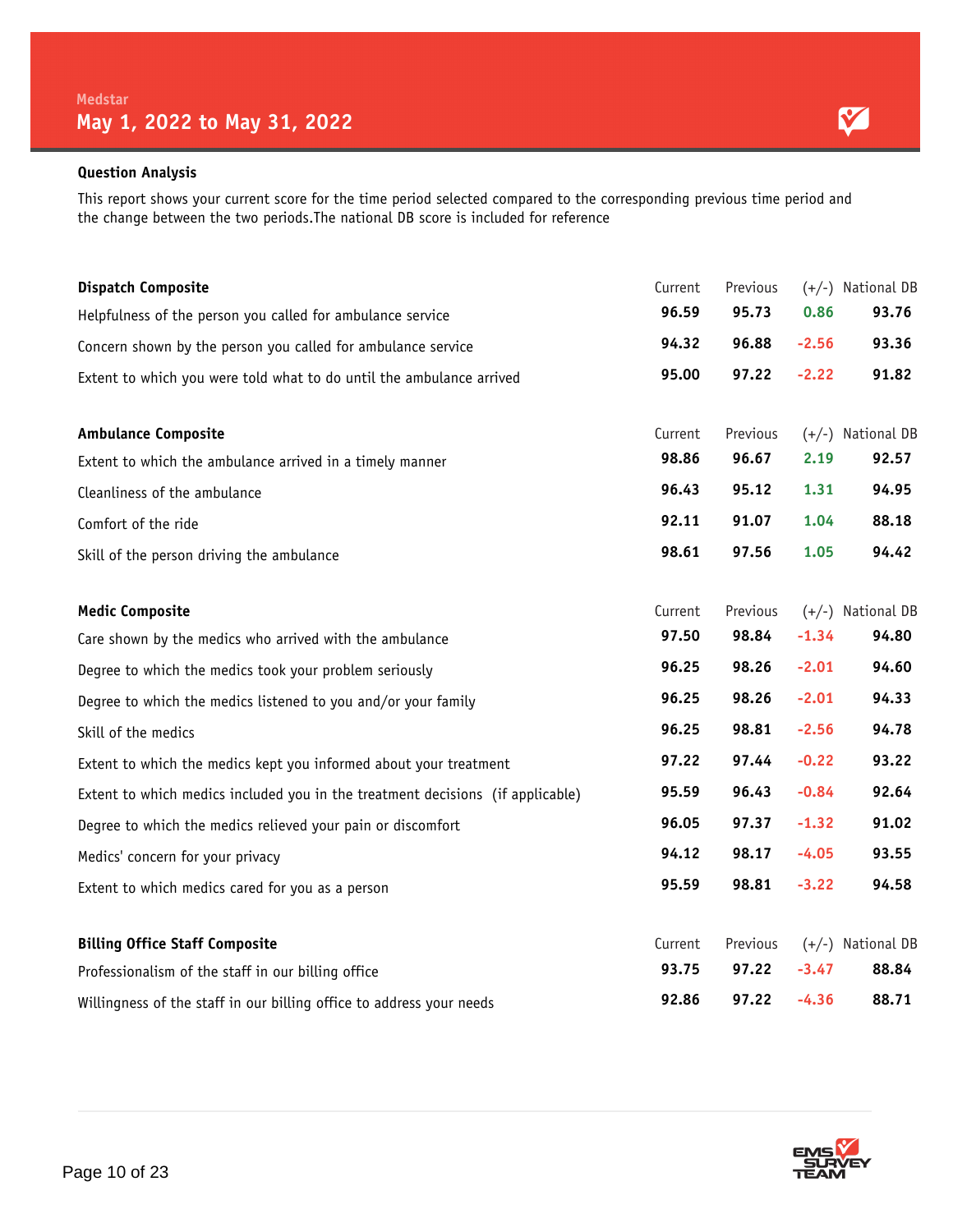| <b>Overall Experience Composite</b>                                         | Current | Previous |         | (+/-) National DB |
|-----------------------------------------------------------------------------|---------|----------|---------|-------------------|
| How well did our staff work together to care for you                        | 95.83   | 96.05    | $-0.22$ | 93.91             |
| Extent to which our staff eased your entry into the medical facility        | 95.83   | 96.62    | $-0.79$ | 93.93             |
| Appropriateness of Emergency Medical Transportation treatment               | 94.44   | 97.97    | $-3.53$ | 93.63             |
| Extent to which the services received were worth the fees charged           | 92.86   | 97.32    | $-4.46$ | 88.22             |
| Overall rating of the care provided by our Emergency Medical Transportation | 95.83   | 98.08    | $-2.25$ | 93.95             |
| Likelihood of recommending this ambulance service to others                 | 95.83   | 96.79    | $-0.96$ | 93.42             |

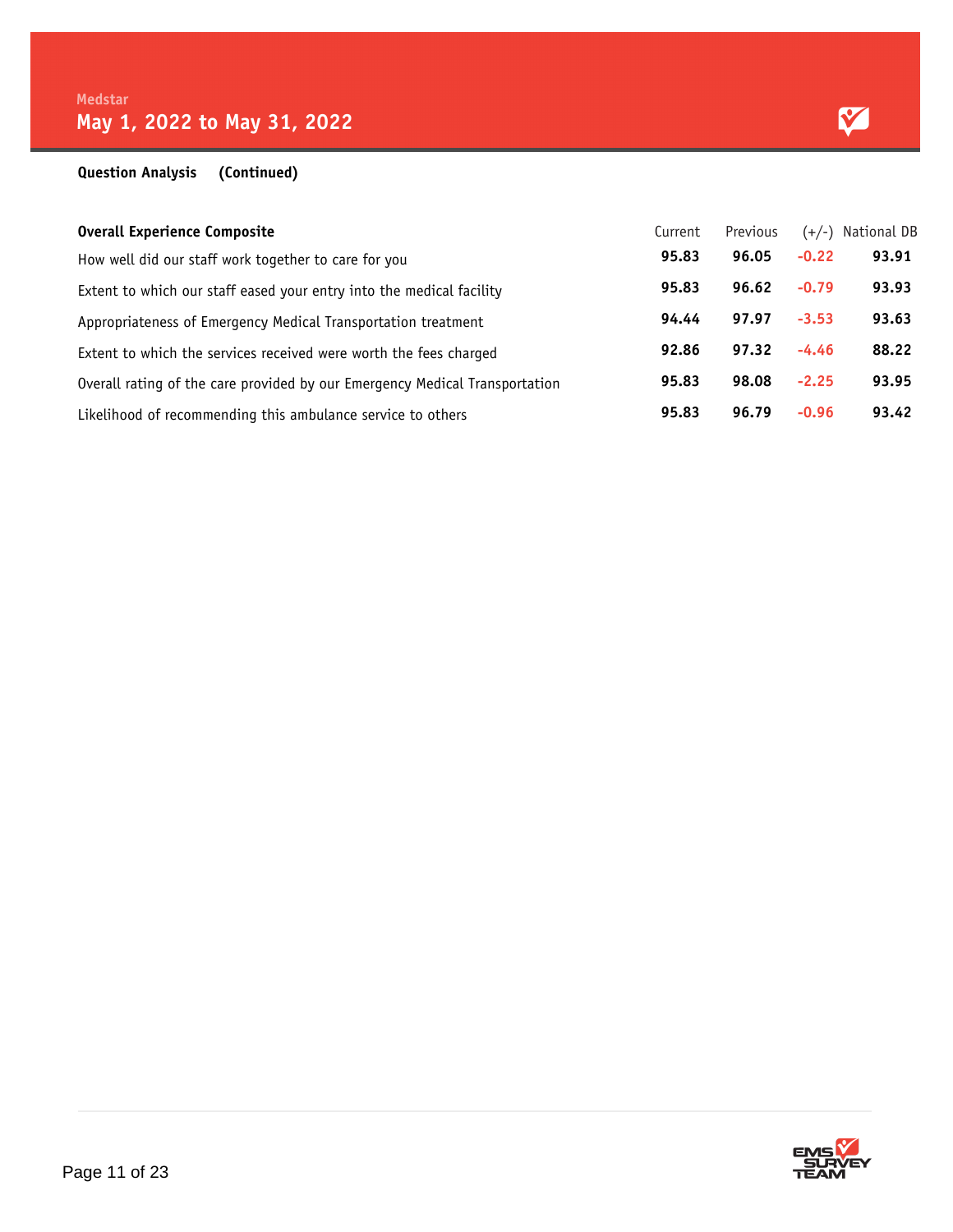### **Monthly Breakdown**

This report provides individual item scores by month, your overall organization monthly score, and the number of survey respondents.

|                                                                             | Jun<br>2021 | Jul<br>2021                                  | Aug<br>2021 | Jan<br>2022  | Mar<br>2022 | Apr<br>2022       | May<br>2022 |
|-----------------------------------------------------------------------------|-------------|----------------------------------------------|-------------|--------------|-------------|-------------------|-------------|
| Helpfulness of the person you called for ambulance service                  |             | 96.53 100.00 100.00 100.00 96.76             |             |              |             | 95.73 96.59       |             |
| Concern shown by the person you called for ambulance service                |             | 96.43 100.00 100.00 100.00 96.35             |             |              |             | 96.88             | 94.32       |
| Extent to which you were told what to do until the ambulance arrived        |             | 94.12 100.00 100.00 100.00 94.25 97.22 95.00 |             |              |             |                   |             |
| Extent to which the ambulance arrived in a timely manner                    |             | 95.45 100.00 100.00 100.00 96.35 96.67 98.86 |             |              |             |                   |             |
| Cleanliness of the ambulance                                                |             | 95.93 100.00 100.00 100.00 96.29             |             |              |             | 95.12 96.43       |             |
| Comfort of the ride                                                         |             | 88.98 100.00 100.00 100.00 87.98 91.07 92.11 |             |              |             |                   |             |
| Skill of the person driving the ambulance                                   |             | 94.19 100.00 100.00 100.00 95.74 97.56 98.61 |             |              |             |                   |             |
| Care shown by the medics who arrived with the ambulance                     |             | 95.35 100.00 100.00 100.00 96.67 98.84 97.50 |             |              |             |                   |             |
| Degree to which the medics took your problem seriously                      |             | 95.24 100.00 100.00 100.00 96.67 98.26 96.25 |             |              |             |                   |             |
| Degree to which the medics listened to you and/or your family               |             | 95.35 100.00 100.00 100.00 96.80 98.26 96.25 |             |              |             |                   |             |
| Skill of the medics                                                         |             | 95.24 100.00 100.00 100.00 96.56 98.81 96.25 |             |              |             |                   |             |
| Extent to which the medics kept you informed about your treatment           |             | 95.63 100.00 100.00 100.00 94.96 97.44 97.22 |             |              |             |                   |             |
| Extent to which medics included you in the treatment decisions (if          |             | 93.38 100.00 100.00 100.00 95.35 96.43 95.59 |             |              |             |                   |             |
| Degree to which the medics relieved your pain or discomfort                 |             | 92.36 100.00 100.00 75.00 94.28 97.37 96.05  |             |              |             |                   |             |
| Medics' concern for your privacy                                            |             | 93.75 100.00 100.00 100.00 96.26 98.17 94.12 |             |              |             |                   |             |
| Extent to which medics cared for you as a person                            |             | 95.73 100.00 100.00 100.00 97.32 98.81 95.59 |             |              |             |                   |             |
| Professionalism of the staff in our billing office                          |             | 88.64 100.00 100.00                          |             |              |             | 93.75 97.22 93.75 |             |
| Willingness of the staff in our billing office to address your needs        |             | 88.64 100.00 100.00                          |             |              |             | 93.63 97.22 92.86 |             |
| How well did our staff work together to care for you                        |             | 92.86 100.00 100.00 100.00 95.47             |             |              |             | 96.05 95.83       |             |
| Extent to which our staff eased your entry into the medical facility        |             | 94.64 100.00 100.00 100.00 95.53 96.62 95.83 |             |              |             |                   |             |
| Appropriateness of Emergency Medical Transportation treatment               |             | 93.59 100.00 100.00 100.00 96.04 97.97 94.44 |             |              |             |                   |             |
| Extent to which the services received were worth the fees charged           |             | 90.91 100.00 100.00 100.00 90.64 97.32 92.86 |             |              |             |                   |             |
| Overall rating of the care provided by our Emergency Medical Transportation |             | 95.00 100.00 100.00 100.00 95.74 98.08 95.83 |             |              |             |                   |             |
| Likelihood of recommending this ambulance service to others                 |             | 95.39 100.00 100.00 100.00 96.34 96.79 95.83 |             |              |             |                   |             |
| Overall Score                                                               |             | 94.11 100.00 100.00 98.86 95.39              |             |              |             | 97.08 95.77       |             |
| Respondents                                                                 | 45          | 3                                            | 2           | $\mathbf{1}$ | 147         | 47                | 22          |



Y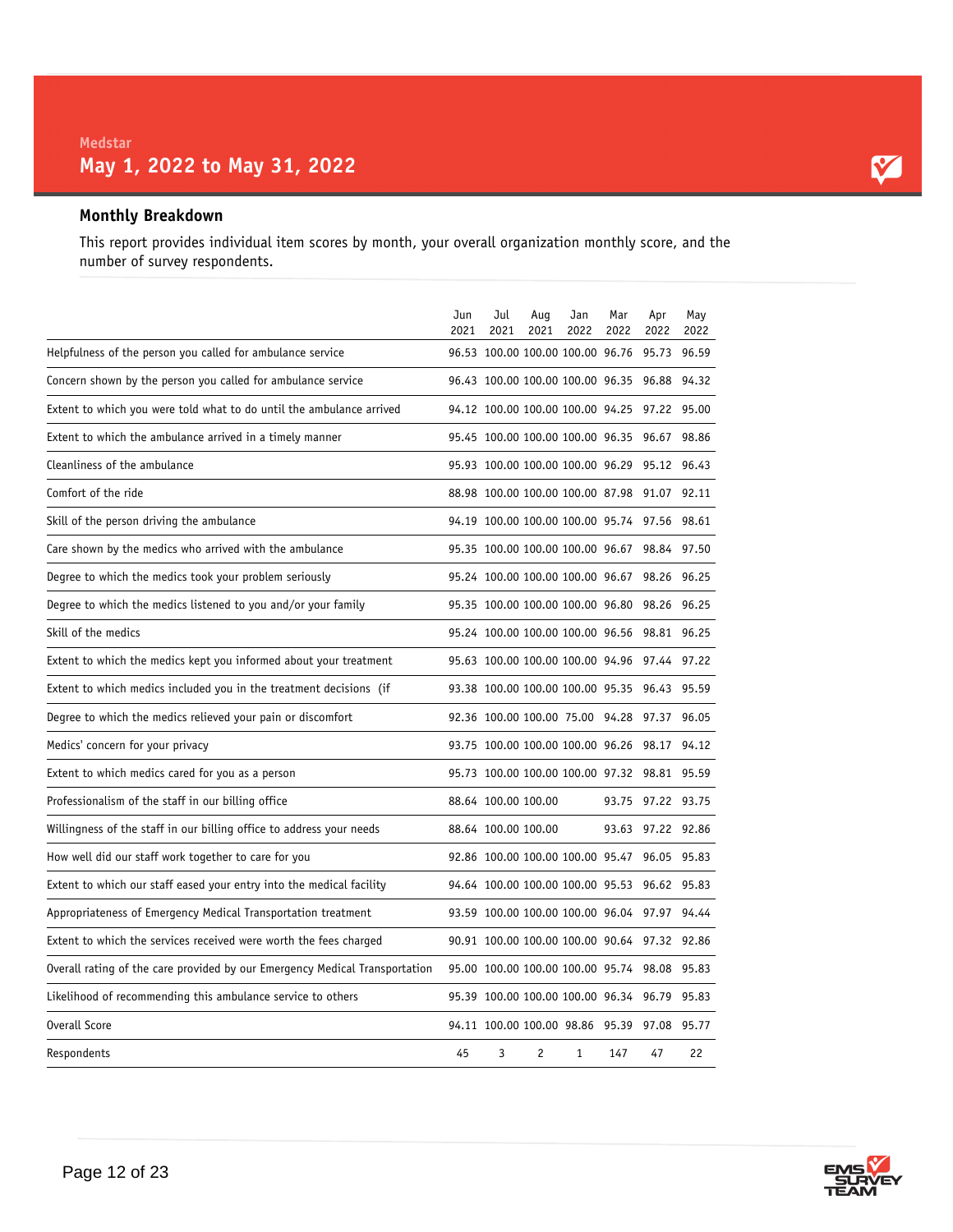

### **Monthly Overall Survey Score**

| 105.0 |      |                                       |                                           |      |      |      |  |
|-------|------|---------------------------------------|-------------------------------------------|------|------|------|--|
| 102.5 |      |                                       |                                           |      |      |      |  |
| 100.0 |      |                                       |                                           |      |      |      |  |
| 97.5  |      |                                       |                                           |      |      |      |  |
| 95.0  |      |                                       |                                           |      |      |      |  |
|       |      |                                       |                                           |      |      |      |  |
| 92.5  |      |                                       |                                           |      |      |      |  |
| 90.0  |      |                                       |                                           |      |      |      |  |
| 87.5  |      |                                       |                                           |      |      |      |  |
| 85.0  |      |                                       |                                           |      |      |      |  |
| 82.5  |      |                                       |                                           |      |      |      |  |
| 80.0  |      |                                       |                                           |      |      |      |  |
| 77.5  |      |                                       |                                           |      |      |      |  |
| 75.0  |      |                                       |                                           |      |      |      |  |
|       |      |                                       |                                           |      |      |      |  |
| 72.5  |      |                                       |                                           |      |      |      |  |
| 70.0  |      |                                       |                                           |      |      |      |  |
|       | 2021 | $\mathbf{\mathbf{\mathsf{H}}}$<br>202 | 2022                                      | 2022 | 2022 | 2022 |  |
|       |      |                                       |                                           |      |      |      |  |
|       | 亘    | Aug                                   | Jan                                       | Nar  | Apr  | Nay  |  |
|       |      |                                       | National DB Score  Subsetter Survey Score |      |      |      |  |
|       |      |                                       |                                           |      |      |      |  |

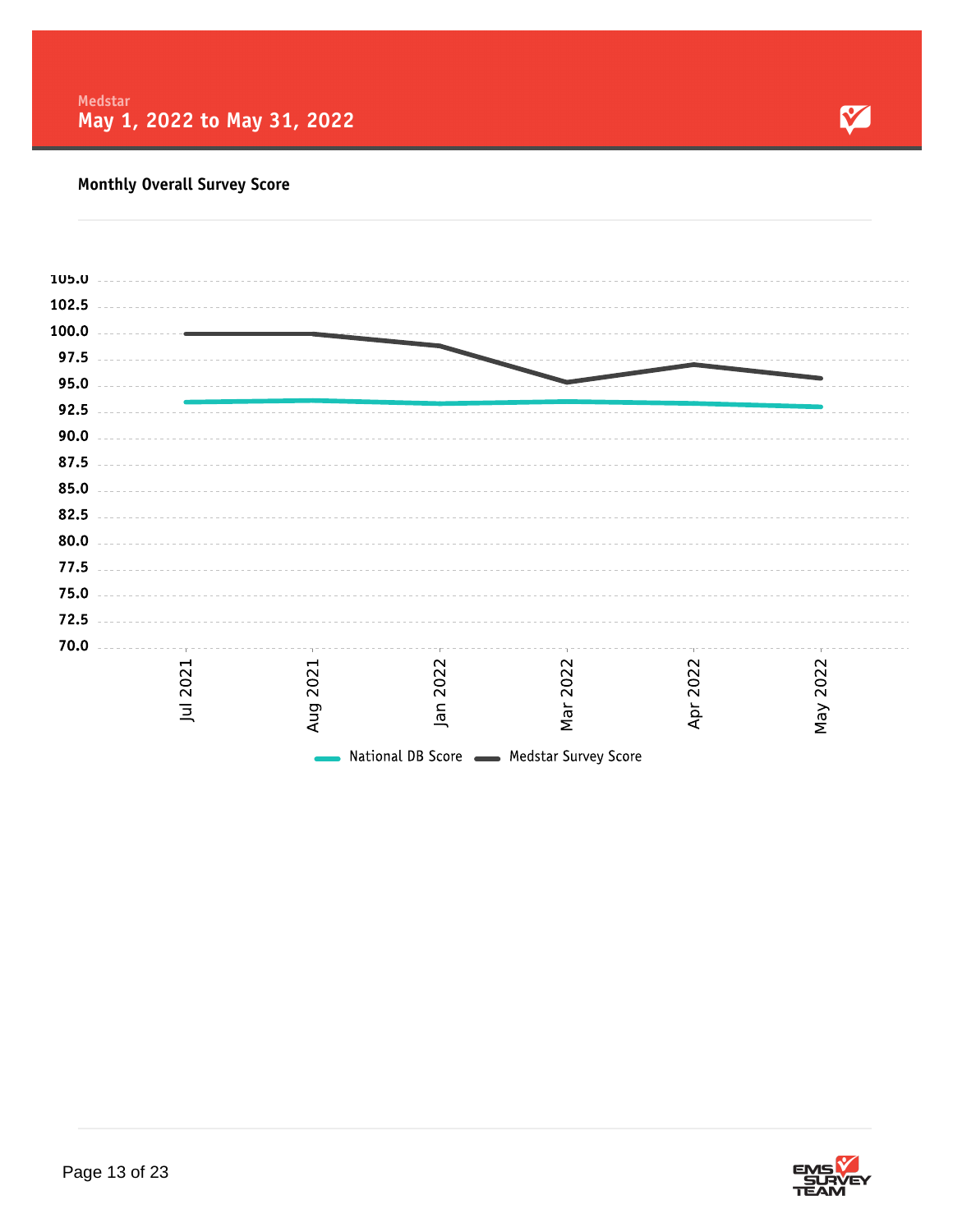### Y

### **Greatest Increase and Decrease in Scores by Question**

| <b>Increases</b>                                                                       | Current | <b>Previous</b> | $(+/-)$ | <b>National DB</b> |
|----------------------------------------------------------------------------------------|---------|-----------------|---------|--------------------|
| Extent to which the ambulance arrived in a timely manner                               | 98.86   | 96.67           | 2.20    | 92.57              |
| Cleanliness of the ambulance                                                           | 96.43   | 95.12           | 1.31    | 94.95              |
| Skill of the person driving the ambulance                                              | 98.61   | 97.56           | 1.05    | 94.42              |
| Comfort of the ride                                                                    | 92.11   | 91.07           | 1.03    | 88.18              |
| Helpfulness of the person you called for ambulance service                             | 96.59   | 95.73           | 0.86    | 93.76              |
| <b>Decreases</b>                                                                       | Current | <b>Previous</b> | $(+/-)$ | <b>National DB</b> |
| Extent to which the services received were worth the fees charged                      | 92.86   | 97.32           | $-4.46$ | 88.22              |
| Willingness of the staff in our billing office to address your needs                   | 92.86   | 97.22           | $-4.37$ | 88.71              |
| Medics' concern for your privacy                                                       | 94.12   | 98.17           | $-4.05$ | 93.55              |
| Appropriateness of Emergency Medical Transportation treatment                          | 94.44   | 97.97           | $-3.53$ | 93.63              |
| Professionalism of the staff in our billing office                                     | 93.75   | 97.22           | $-3.47$ | 88.84              |
| Extent to which medics cared for you as a person                                       | 95.59   | 98.81           | $-3.22$ | 94.58              |
| Skill of the medics                                                                    | 96.25   | 98.81           | $-2.56$ | 94.78              |
| Concern shown by the person you called for ambulance service                           | 94.32   | 96.88           | $-2.56$ | 93.36              |
| Overall rating of the care provided by our Emergency Medical<br>Transportation service | 95.83   | 98.08           | $-2.24$ | 93.95              |
| Extent to which you were told what to do until the ambulance<br>arrived                | 95.00   | 97.22           | $-2.22$ | 91.82              |

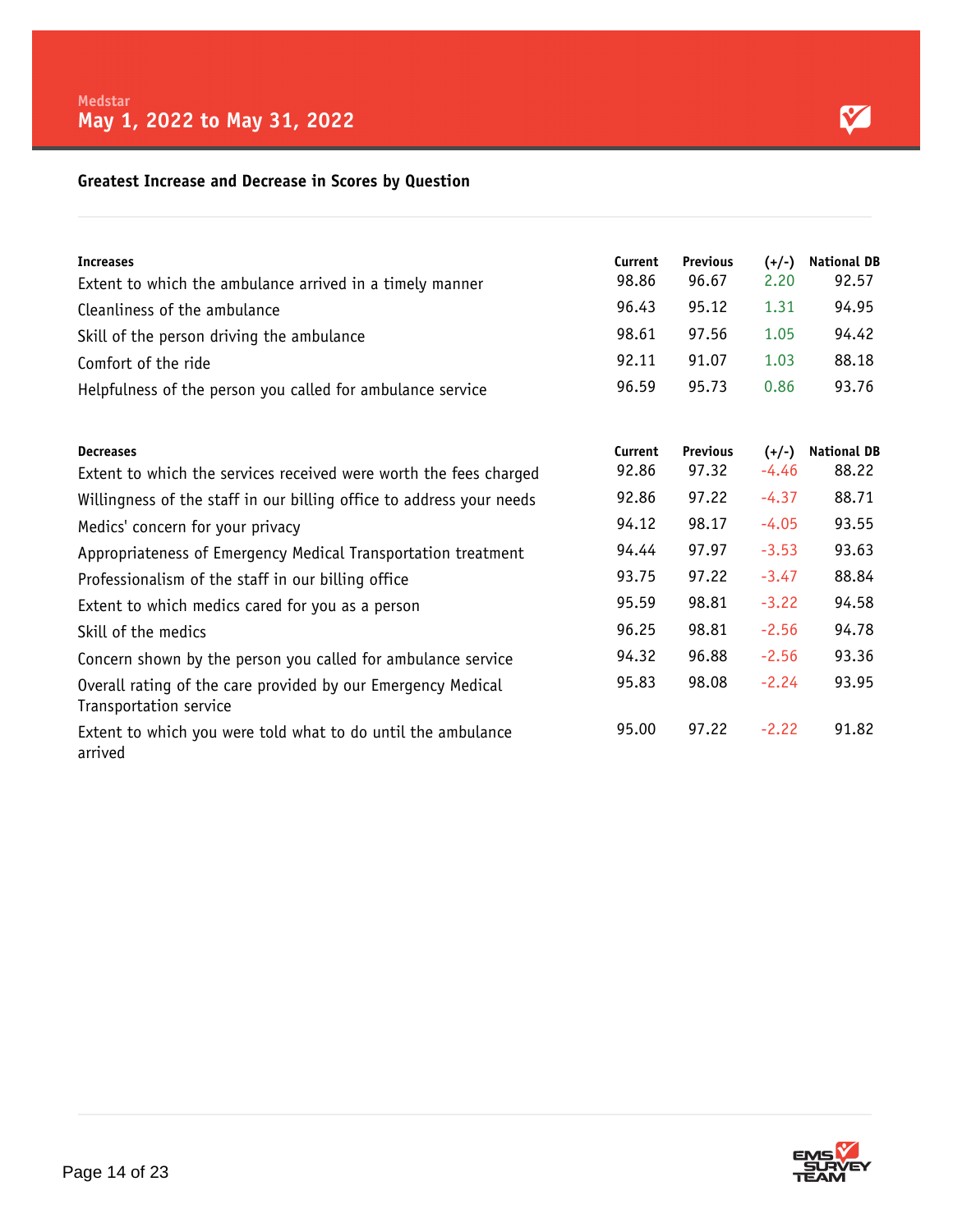### **Greatest Scores Above Benchmarks by Question**

| <b>Highest Above Benchmark</b><br>Extent to which the ambulance arrived in a timely manner | Current<br>98.86 | $(+/-)$<br>6.29 | <b>National DB</b><br>92.57 |
|--------------------------------------------------------------------------------------------|------------------|-----------------|-----------------------------|
| Skill of the person driving the ambulance                                                  | 98.61            | 4.19            | 94.42                       |
| Care shown by the medics who arrived with the ambulance                                    | 97.50            | 2.70            | 94.80                       |
| Extent to which the medics kept you informed about your treatment                          | 97.22            | 4.00            | 93.22                       |
| Helpfulness of the person you called for ambulance service                                 | 96.59            | 2.83            | 93.76                       |
| Cleanliness of the ambulance                                                               | 96.43            | 1.48            | 94.95                       |
| Skill of the medics                                                                        | 96.25            | 1.47            | 94.78                       |
| Degree to which the medics took your problem seriously                                     | 96.25            | 1.65            | 94.60                       |
| Degree to which the medics listened to you and/or your family                              | 96.25            | 1.92            | 94.33                       |
| Degree to which the medics relieved your pain or discomfort                                | 96.05            | 5.04            | 91.02                       |



Vour Score National DB

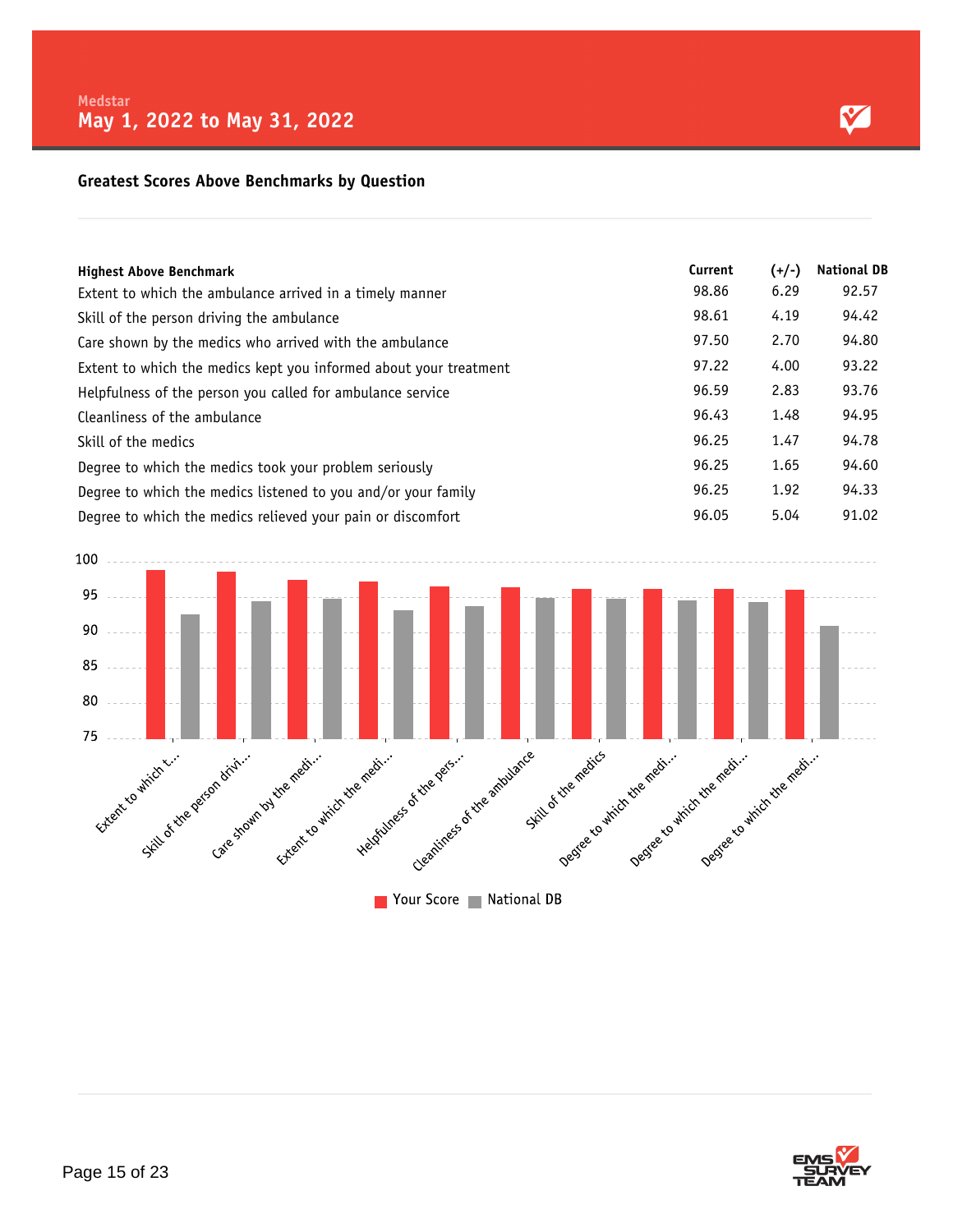**Key Drivers** — This section shows the relative importance of each question to the respondents' overall satisfaction. The greater the coefficient number, the more important the issue is to your patients' overall satisfaction. The questions are arranged based on their weighted importance value.

| Question                                                                       | <b>Your Score</b> | Correlation<br>Coeffecient |
|--------------------------------------------------------------------------------|-------------------|----------------------------|
| Willingness of the staff in our billing office to address your needs           | 92.86             | .97312368                  |
| Extent to which medics included you in the treatment decisions (if applicable) | 95.59             | .929068786                 |
| Extent to which medics cared for you as a person                               | 95.59             | .922692123                 |
| Medics' concern for your privacy                                               | 94.12             | .907964992                 |
| Concern shown by the person you called for ambulance service                   | 94.32             | .895663429                 |
| Appropriateness of Emergency Medical Transportation treatment                  | 94.44             | .893634395                 |
| Degree to which the medics listened to you and/or your family                  | 96.25             | .881739115                 |
| Degree to which the medics took your problem seriously                         | 96.25             | .881739115                 |
| Care shown by the medics who arrived with the ambulance                        | 97.50             | .83706432                  |
| Degree to which the medics relieved your pain or discomfort                    | 96.05             | .82877437                  |
| Helpfulness of the person you called for ambulance service                     | 96.59             | .825633513                 |
| How well did our staff work together to care for you                           | 95.83             | .822476229                 |
| Extent to which our staff eased your entry into the medical facility           | 95.83             | .822476229                 |
| Extent to which the services received were worth the fees charged              | 92.86             | .801286302                 |
| Cleanliness of the ambulance                                                   | 96.43             | .787084382                 |
| Extent to which the medics kept you informed about your treatment              | 97.22             | .717506438                 |
| Skill of the person driving the ambulance                                      | 98.61             | .706715935                 |
| Skill of the medics                                                            | 96.25             | .658778966                 |
| Extent to which the ambulance arrived in a timely manner                       | 98.86             | .647276814                 |
| Professionalism of the staff in our billing office                             | 93.75             | .58692369                  |
| Extent to which you were told what to do until the ambulance arrived           | 95.00             | .485629434                 |
| Comfort of the ride                                                            | 92.11             | .44885432                  |

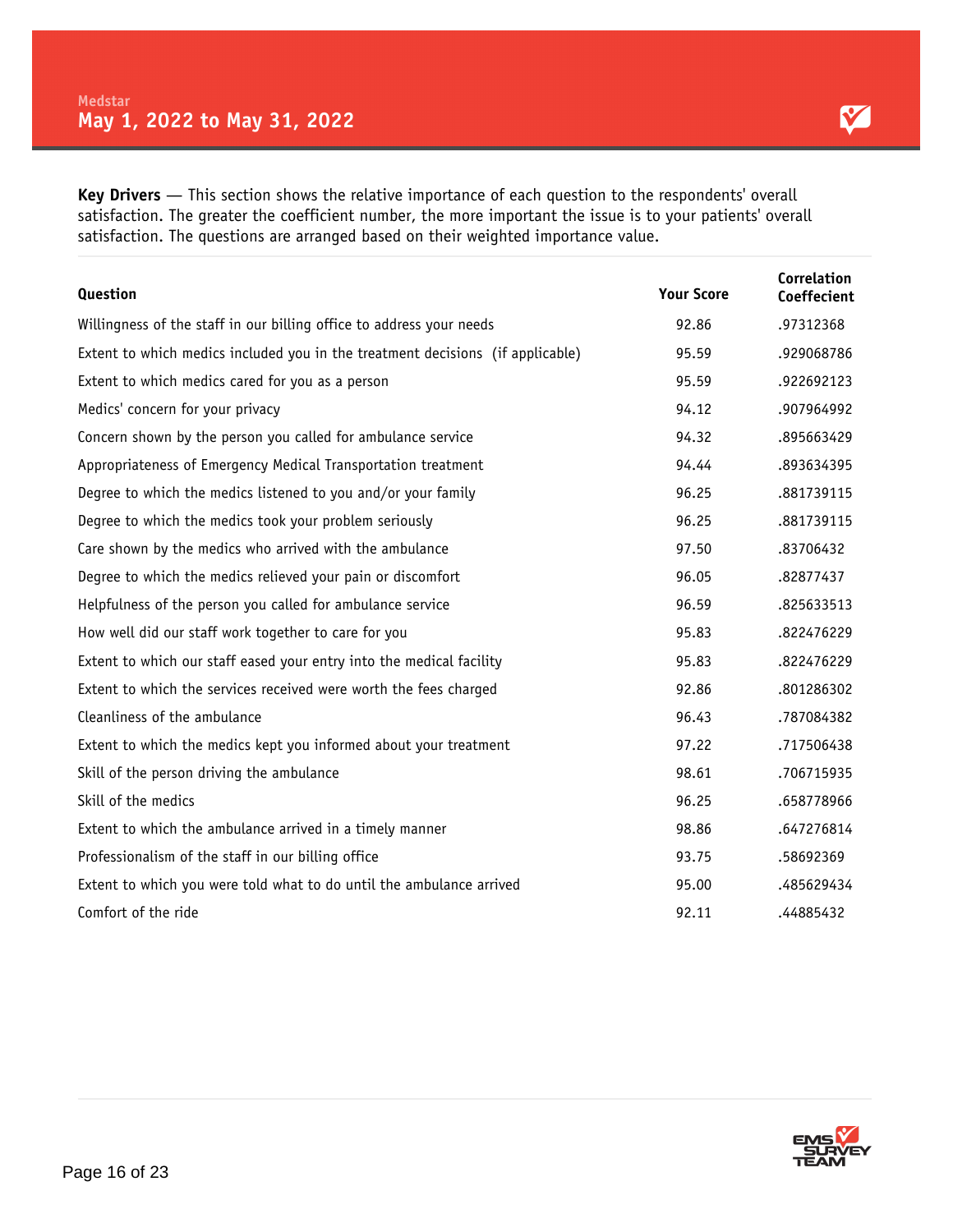**Company Comparisons** — The following chart gives a comparison of the mean score for each question as scored by comparable companies. Your company is highlighted. There is also a green-shaded highlight of the highest score for each question. This will show how you compare to similar companies.

|                                                                      | Your    |       |       |       |       |       |       |
|----------------------------------------------------------------------|---------|-------|-------|-------|-------|-------|-------|
|                                                                      | Company | A     | B     | С     | D     | E     | F     |
| Helpfulness of the person you called for ambulance service           | 96.59   | 93.02 | 93.84 | 90.95 | 93.06 | 93.85 | 98.91 |
| Concern shown by the person you called for ambulance service         | 94.32   | 92.44 | 92.76 | 89.40 | 92.96 | 92.97 | 97.83 |
| Extent to which you were told what to do until the ambulance         | 95.00   | 90.60 | 91.82 | 88.11 | 91.43 | 92.80 | 97.83 |
| Extent to which the ambulance arrived in a timely manner             | 98.86   | 89.92 | 90.16 | 86.03 | 93.48 | 93.59 | 96.74 |
| Cleanliness of the ambulance                                         | 96.43   | 93.86 | 93.39 | 92.52 | 95.12 | 93.75 | 98.91 |
| Comfort of the ride                                                  | 92.11   | 85.76 | 85.93 | 84.53 | 88.60 | 88.49 | 95.65 |
| Skill of the person driving the ambulance                            | 98.61   | 93.43 | 92.54 | 93.06 | 94.29 | 94.81 | 97.83 |
| Care shown by the medics who arrived with the ambulance              | 97.50   | 94.18 | 93.50 | 93.75 | 94.04 | 96.15 | 92.86 |
| Degree to which the medics took your problem seriously               | 96.25   | 95.02 | 93.01 | 93.62 | 93.85 | 95.83 | 96.59 |
| Degree to which the medics listened to you and/or your family        | 96.25   | 94.01 | 92.95 | 92.96 | 93.75 | 94.62 | 95.45 |
| Skill of the medics                                                  | 96.25   | 93.46 | 92.58 | 93.65 | 94.09 | 95.45 | 96.59 |
| Extent to which the medics kept you informed about your              | 97.22   | 92.33 | 91.86 | 90.73 | 92.58 | 94.01 | 95.45 |
| Extent to which medics included you in the treatment decisions (if   | 95.59   | 91.93 | 89.55 | 88.91 | 91.26 | 93.95 | 97.22 |
| Degree to which the medics relieved your pain or discomfort          | 96.05   | 90.69 | 87.71 | 88.24 | 89.73 | 92.12 | 94.32 |
| Medics' concern for your privacy                                     | 94.12   | 93.78 | 91.75 | 90.49 | 92.47 | 93.75 | 95.45 |
| Extent to which medics cared for you as a person                     | 95.59   | 94.73 | 93.50 | 92.22 | 93.77 | 95.19 | 97.62 |
| Professionalism of the staff in our billing office                   | 93.75   | 90.38 | 90.16 | 81.07 | 84.59 | 88.59 | 93.33 |
| Willingness of the staff in our billing office to address your needs | 92.86   | 89.78 | 90.40 | 82.75 | 84.23 | 87.79 | 96.67 |
| How well did our staff work together to care for you                 | 95.83   | 93.54 | 93.11 | 88.95 | 92.91 | 93.67 | 98.75 |
| Extent to which our staff eased your entry into the medical facility | 95.83   | 94.24 | 92.97 | 90.06 | 93.24 | 93.35 | 96.43 |
| Appropriateness of Emergency Medical Transportation treatment        | 94.44   | 93.67 | 91.65 | 89.89 | 92.69 | 93.99 | 95.24 |
| Extent to which the services received were worth the fees charged    | 92.86   | 89.17 | 85.49 | 83.48 | 85.89 | 88.10 | 95.31 |
| Overall rating of the care provided by our Emergency Medical         | 95.83   | 94.03 | 92.21 | 90.68 | 93.54 | 95.25 | 95.24 |
| Likelihood of recommending this ambulance service to others          | 95.83   | 94.08 | 91.97 | 90.61 | 91.39 | 94.62 | 95.24 |
|                                                                      |         |       |       |       |       |       |       |
| <b>Overall score</b>                                                 | 93.48   | 92.56 | 91.56 | 89.93 | 92.12 | 93.44 | 96.37 |

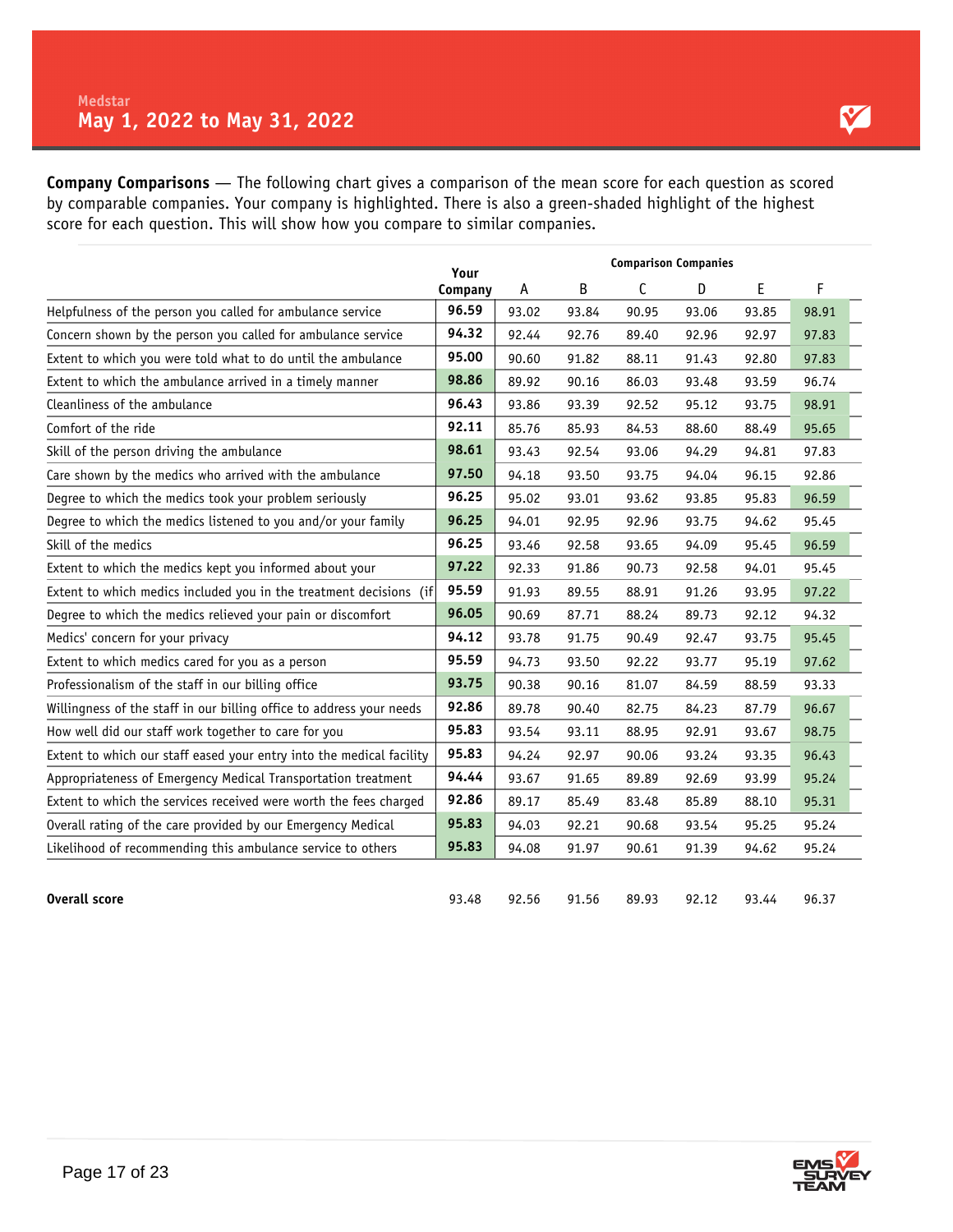

### **Benchmark Comparison**

|                                                                | Your<br>Company | Total DB | Similar Sized           | Michigan | <b>MHR</b>  | CAAS  |
|----------------------------------------------------------------|-----------------|----------|-------------------------|----------|-------------|-------|
| Helpfulness of the person you called for ambulance service     | 96.59           | 93.76    | 93.28                   | 93.50    | 93.27       | 93.29 |
| Concern shown by the person you called for ambulance service   | 94.32           | 93.36    | 92.75                   | 92.54    | 92.32       | 92.86 |
| Extent to which you were told what to do until the ambulance   | 95.00           | 91.82    | 91.28                   | 90.95    | 90.75       | 91.27 |
| Extent to which the ambulance arrived in a timely manner       | 98.86           | 92.57    | 91.70                   | 90.79    | 90.45       | 92.02 |
| Cleanliness of the ambulance                                   | 96.43           | 94.95    | 94.19                   | 93.93    | 93.82       | 94.38 |
| Comfort of the ride                                            | 92.11           | 88.18    | 87.50                   | 87.20    | 86.62       | 87.75 |
| Skill of the person driving the ambulance                      | 98.61           | 94.42    | 93.85                   | 94.09    | 93.73       | 94.01 |
| Care shown by the medics who arrived with the ambulance        | 97.50           | 94.80    | 94.17                   | 94.47    | 94.26       | 94.16 |
| Degree to which the medics took your problem seriously         | 96.25           | 94.60    | 94.05                   | 94.37    | 94.28       | 94.05 |
| Degree to which the medics listened to you and/or your family  | 96.25           | 94.33    | 93.75                   | 93.94    | 93.74       | 93.63 |
| Skill of the medics                                            | 96.25           | 94.78    | 93.88                   | 93.96    | 93.74       | 94.10 |
| Extent to which the medics kept you informed about your        | 97.22           | 93.22    | 92.44                   | 92.49    | 92.27       | 92.55 |
| Extent to which medics included you in the treatment decisions | 95.59           | 92.64    | 91.71                   | 91.78    | 91.41       | 91.65 |
| Degree to which the medics relieved your pain or discomfort    | 96.05           | 91.02    | 89.90                   | 90.29    | 90.04       | 90.02 |
| Medics' concern for your privacy                               | 94.12           | 93.55    | 92.75                   | 93.09    | 92.85       | 92.76 |
| Extent to which medics cared for you as a person               | 95.59           | 94.58    | 94.04                   | 94.26    | 94.07       | 94.06 |
| Professionalism of the staff in our billing office             | 93.75           | 88.84    | 87.96                   | 89.01    | 88.87       | 88.01 |
| Willingness of the staff in our billing office to address your | 92.86           | 88.71    | 88.00                   | 88.99    | 88.95       | 87.84 |
| How well did our staff work together to care for you           | 95.83           | 93.91    | 93.12                   | 93.45    | 93.07       | 93.21 |
| Extent to which our staff eased your entry into the medical    | 95.83           | 93.93    | 93.09                   | 93.49    | 93.14       | 93.35 |
| Appropriateness of Emergency Medical Transportation treatment  | 94.44           | 93.63    | 92.71                   | 93.01    | 92.75       | 93.00 |
| Extent to which the services received were worth the fees      | 92.86           | 88.22    | 87.25                   | 88.28    | 87.91       | 87.07 |
| Overall rating of the care provided by our Emergency Medical   | 95.83           | 93.95    | 93.24                   | 93.64    | 93.28       | 93.39 |
| Likelihood of recommending this ambulance service to others    | 95.83           | 93.42    | 92.53                   | 93.38    | 93.28       | 92.69 |
| <b>Overall Score</b>                                           |                 |          | 95.77 92.80 92.05 92.29 |          | 92.04 92.13 |       |

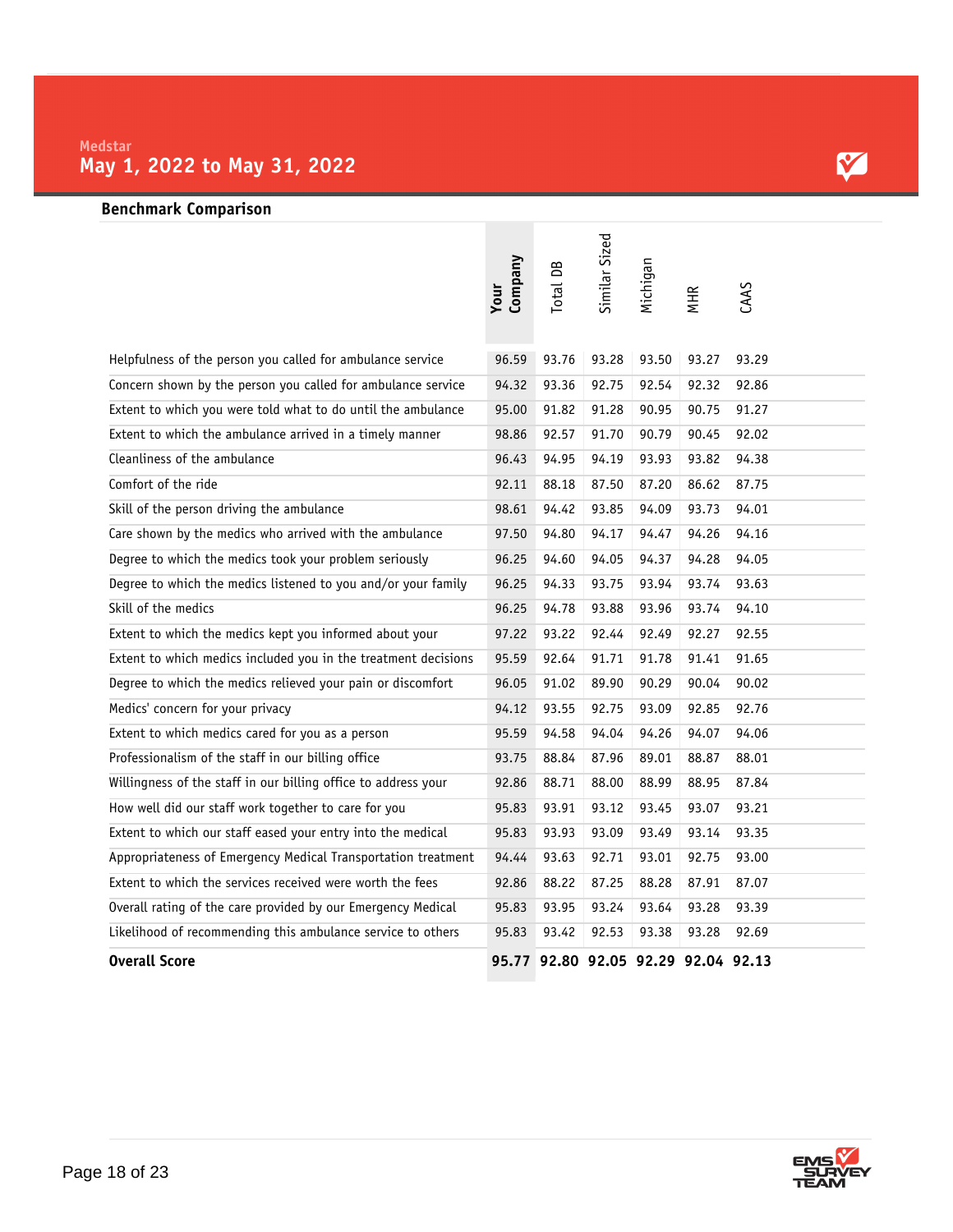### **Benchmark Comparison**

This section of the report is based off your overall score for the YTD 12-month time period, compared to other benchmark compare groups. An aggregate rolling score is needed to provide stability to the overall score ranking for more meaningful comparisons to other benchmark groups. Each month, the last month in the 12 month period is dropped and the newest month is added. An organization must have a minimum of 100 surveys to be eligible for ranking.

|                                          | Company<br>Your | Total DB | Similar Sized                       | Michigan | <b>MHR</b> | CAAS |
|------------------------------------------|-----------------|----------|-------------------------------------|----------|------------|------|
| Number of organizations in compare group |                 | 204      | 29                                  | 29       | 7          | 47   |
| <b>Minimum Score</b>                     | 26.77           | 1.00     | 1.00                                | 1.00     | 1.00       | 1.00 |
| <b>Maximum Score</b>                     | 100             | 100      | 100                                 | 100      | 100        | 100  |
| <b>Mean Score</b>                        |                 |          | 92.15 93.10 92.71 93.65 91.41 93.35 |          |            |      |
| <b>Your Percentile</b>                   |                 | 29th     | 24th                                | N/A      | 50th       | 26th |
| <b>Your Rank</b>                         |                 | 57       | 14                                  | N/A      | 3          | 26   |

**Minimum Score -** This is the lowest score in the benchmark group.

**Maximum Score -** This is the highest score in the benchmark group.

**Mean Score -** This is where your mean score ranks against others in the compare group.

**Your Percentile -** This is the percentage of scores that fall below your mean score.

**Your Rank -** This is where your mean score ranks against others in the compare group.



Y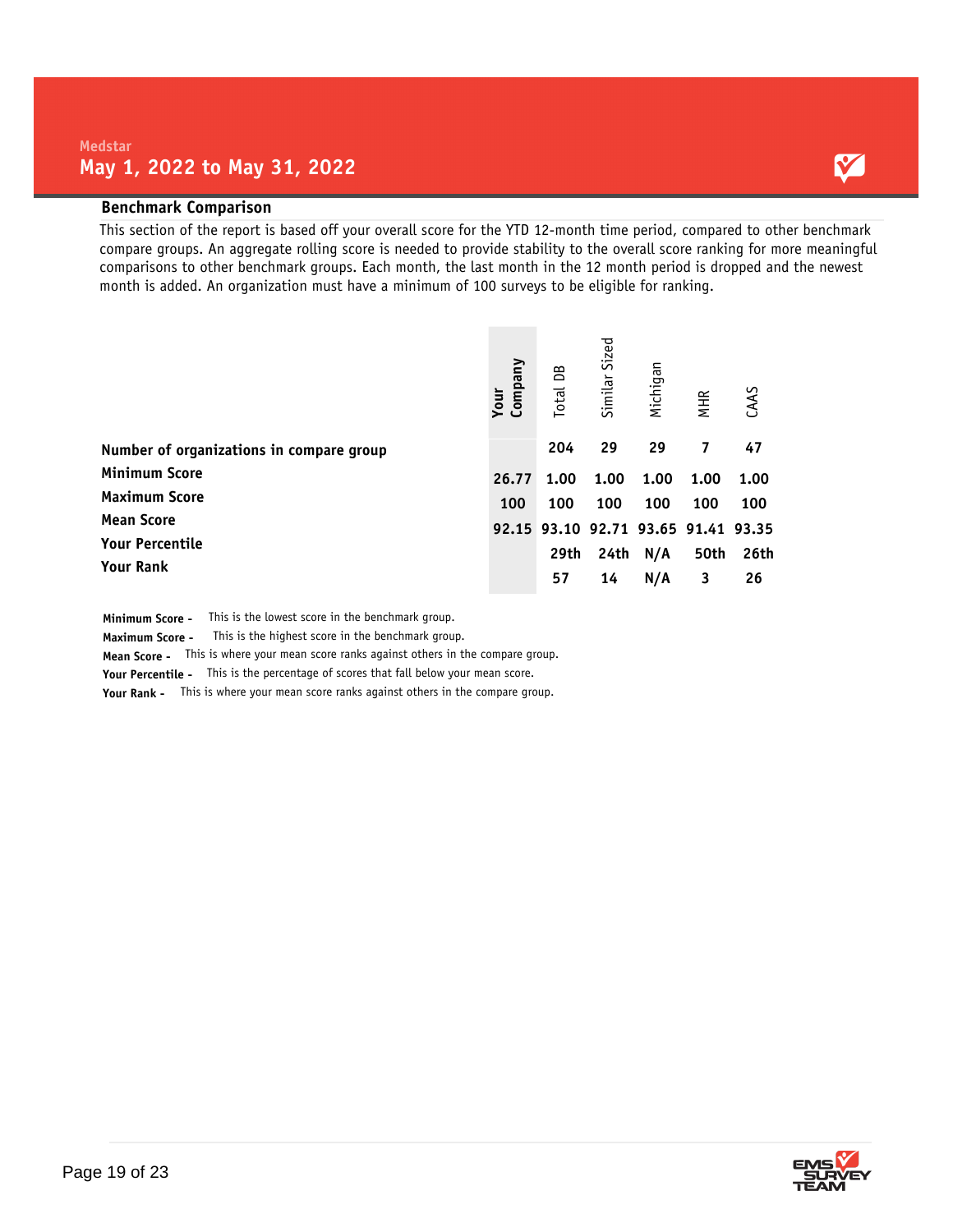### **Cumulative Comparisons**

This section lists a synopsis of the information about your individual questions and overall scores over the entire lifetime of the dataset. The first column shows the company score and the second column details the total database score.

| <b>Overall Facility Rating</b>                                     | Your Score<br>94.58 | Total DB<br>92.38 |
|--------------------------------------------------------------------|---------------------|-------------------|
| <b>Dispatch</b>                                                    | 94.69               | 92.2              |
| Helpfulness of the person you called for ambulance service         | 95.14               | 92.84             |
| Concern shown by the person you called for ambulance service       | 95.31               | 92.60             |
| Extent to which you were told what to do until the ambulance       | 93.61               | 91.17             |
| Ambulance                                                          | 93.8                | 92.02             |
| Extent to which the ambulance arrived in a timely manner           | 95.12               | 92.20             |
| Cleanliness of the ambulance                                       | 95.52               | 94.46             |
| Comfort of the ride                                                | 89.31               | 87.61             |
| Skill of the person driving the ambulance                          | 95.25               | 93.79             |
| <b>Medic</b>                                                       | 95.49               | 93.33             |
| Care shown by the medics who arrived with the ambulance            | 96.29               | 94.34             |
| Degree to which the medics took your problem seriously             | 96.28               | 94.25             |
| Degree to which the medics listened to you and/or your family      | 96.09               | 93.94             |
| Skill of the medics                                                | 96.16               | 94.35             |
| Extent to which the medics kept you informed about your treatment  | 94.75               | 92.56             |
| Extent to which medics included you in the treatment decisions (if | 94.69               | 92.33             |
| Degree to which the medics relieved your pain or discomfort        | 93.51               | 90.65             |
| Medics' concern for your privacy                                   | 95.51               | 93.33             |
| Extent to which medics cared for you as a person                   | 96.16               | 94.22             |
| <b>Billing Office Staff</b>                                        | 92.04               | 88.72             |

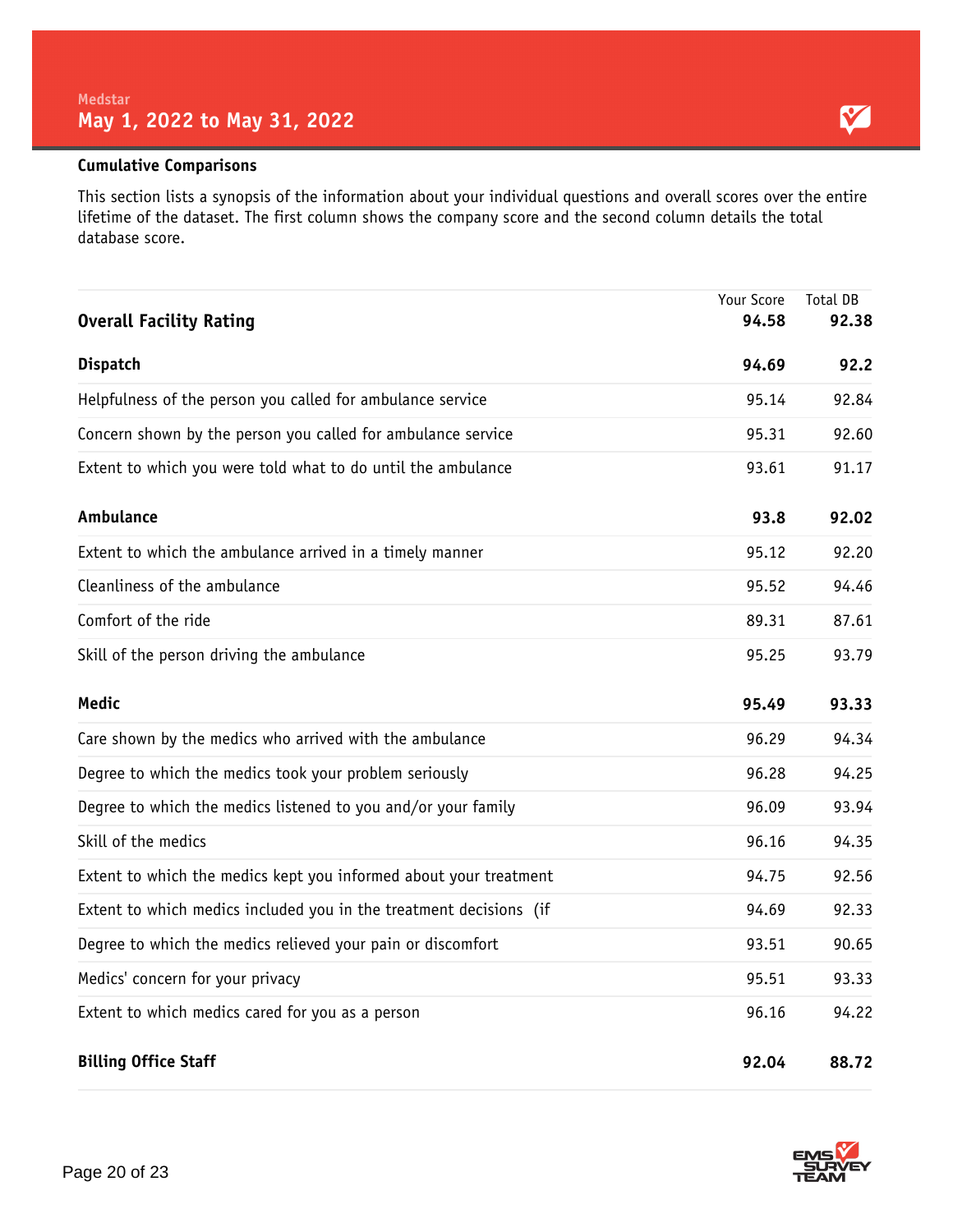Y

**Cumulative Comparisons (Continued)**

|                                                                      | Your Score | Total DB |
|----------------------------------------------------------------------|------------|----------|
| <b>Overall Facility Rating</b>                                       | 94.58      | 92.38    |
| <b>Billing Office Staff</b>                                          | 92.04      | 88.72    |
| Professionalism of the staff in our billing office                   | 92.05      | 88.69    |
| Willingness of the staff in our billing office to address your needs | 92.02      | 88.74    |
| <b>Overall Experience</b>                                            | 94.51      | 92.5     |
| How well did our staff work together to care for you                 | 95.43      | 93.46    |
| Extent to which our staff eased your entry into the medical facility | 95.36      | 93.60    |
| Appropriateness of Emergency Medical Transportation treatment        | 95.13      | 93.38    |
| Extent to which the services received were worth the fees charged    | 90.69      | 87.86    |
| Overall rating of the care provided by our Emergency Medical         | 95.21      | 93.55    |
| Likelihood of recommending this ambulance service to others          | 95.22      | 93.17    |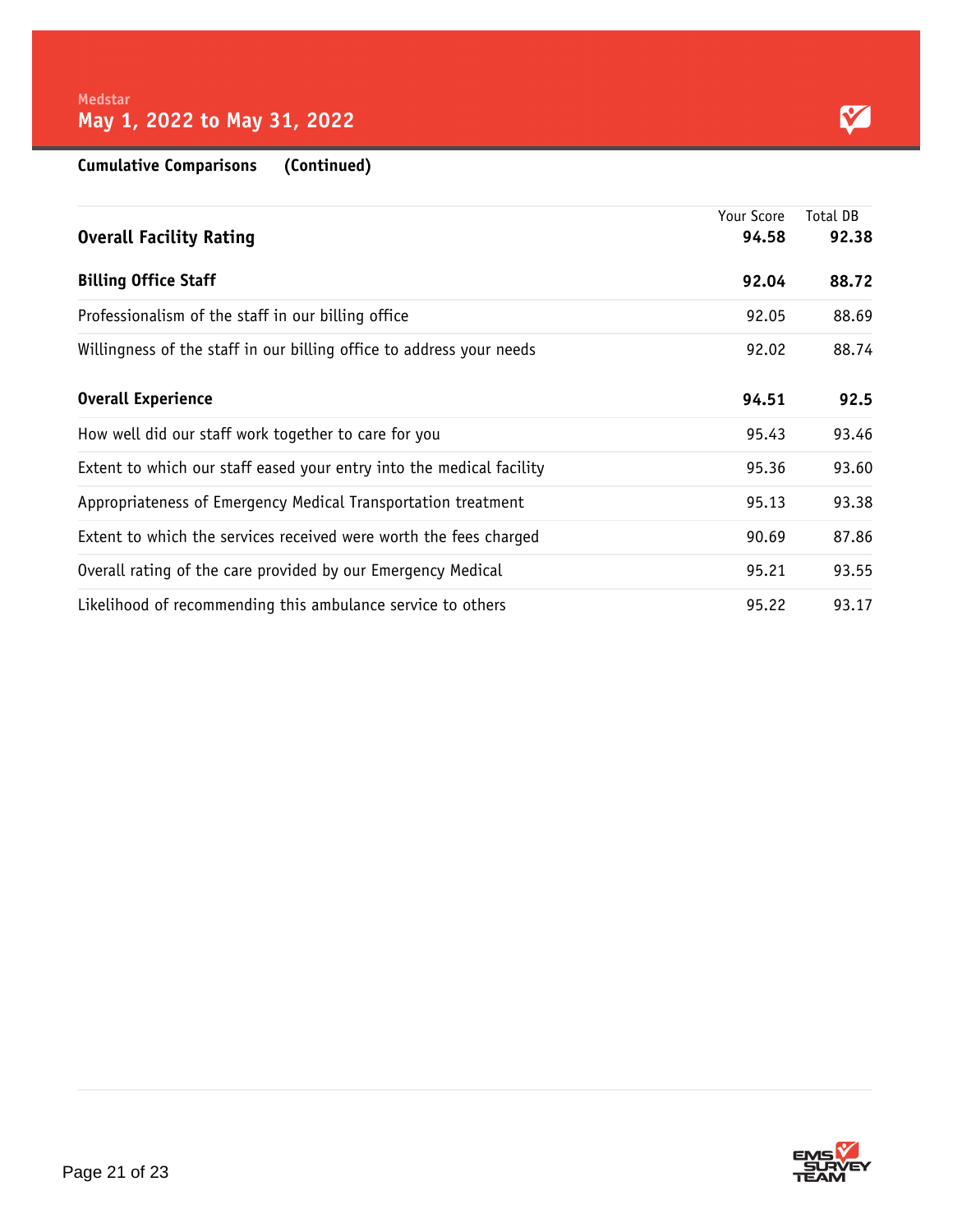#### **Top Box Comparisons**

The Top Box Analysis displays the number of responses for the entire survey by question and rating. The Top Box itself shows the percentage of "Very Good" responses, the highest rating, for each question. Next to the company rating is the entire EMS DB rating for those same questions.

|                                                                         | <b>Very</b><br>Poor | Poor | Fair         | Good           | Very<br>Good | Company<br>% Very<br>Good | EMS DB %<br><b>Very Good</b> |
|-------------------------------------------------------------------------|---------------------|------|--------------|----------------|--------------|---------------------------|------------------------------|
| <b>Overall Company Rating</b>                                           | 0                   | 0    | $\mathbf{2}$ | 69             | 360          | 83.53%                    | 78.32%                       |
| <b>Dispatch</b>                                                         | 0                   | 0    | $\mathbf{1}$ | 10             | 53           | 82.81%                    | 77.79%                       |
| Helpfulness of the person you called for ambulance<br>service           | 0                   | 0    | $\mathbf 0$  | 3              | 19           | 86.36%                    | 80.07%                       |
| Concern shown by the person you called for ambulance<br>service         | 0                   | 0    | 0            | 5              | 17           | 77.27%                    | 78.19%                       |
| Extent to which you were told what to do until the<br>ambulance arrived | 0                   | 0    | $\mathbf{1}$ | $\overline{c}$ | 17           | 85.00%                    | 75.09%                       |
| Ambulance                                                               | 0                   | 0    | $\mathbf{1}$ | 9              | 70           | 87.50%                    | 76.67%                       |
| Extent to which the ambulance arrived in a timely<br>manner             | 0                   | 0    | 0            | 1              | 21           | 95.45%                    | 76.80%                       |
| Cleanliness of the ambulance                                            | 0                   | 0    | 0            | 3              | 18           | 85.71%                    | 82.31%                       |
| Comfort of the ride                                                     | 0                   | 0    | $\mathbf{1}$ | 4              | 14           | 73.68%                    | 66.33%                       |
| Skill of the person driving the ambulance                               | 0                   | 0    | $\mathbf 0$  | $\mathbf{1}$   | 17           | 94.44%                    | 81.25%                       |
| Medic                                                                   | 0                   | 0    | 0            | 26             | 142          | 84.52%                    | 81.44%                       |
| Care shown by the medics who arrived with the<br>ambulance              | 0                   | 0    | $\mathbf 0$  | $\overline{c}$ | 18           | 90.00%                    | 84.16%                       |
| Degree to which the medics took your problem<br>seriously               | 0                   | 0    | $\mathbf 0$  | 3              | 17           | 85.00%                    | 84.49%                       |
| Degree to which the medics listened to you and/or<br>your family        | 0                   | 0    | 0            | 3              | 17           | 85.00%                    | 83.43%                       |
| Skill of the medics                                                     | 0                   | 0    | 0            | 3              | 17           | 85.00%                    | 83.49%                       |
| Extent to which the medics kept you informed about<br>your treatment    | 0                   | 0    | $\mathbf 0$  | $\overline{c}$ | 16           | 88.89%                    | 79.60%                       |